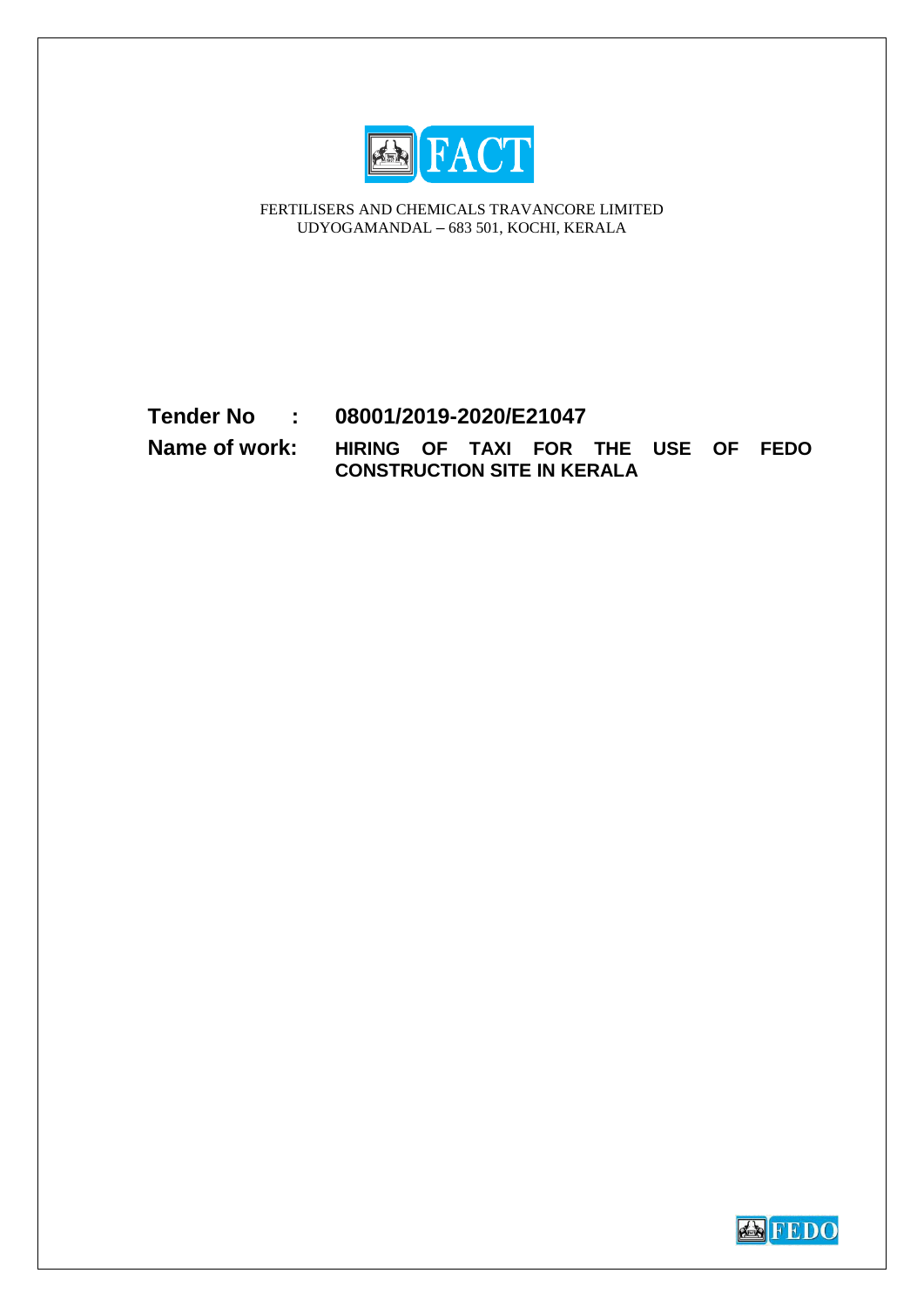| <b>TENDER ATTACHMENTS</b> |                               |                                                                                         |                | PAGE 1 OF 1    |   |                |                 |   |
|---------------------------|-------------------------------|-----------------------------------------------------------------------------------------|----------------|----------------|---|----------------|-----------------|---|
|                           |                               | Tender No: 08001/2019-2020/E21047                                                       |                |                |   |                |                 |   |
| SL.                       |                               |                                                                                         | No. of         |                |   | Revision No.   |                 |   |
| NO.                       |                               | <b>DESCRIPTION</b>                                                                      | Pages          | 0              | 1 | $\overline{2}$ | 3               | 4 |
| 1                         | Notice Inviting Tender        |                                                                                         | $\mathbf{1}$   |                |   |                |                 |   |
| 2                         | <b>Instruction to Bidders</b> |                                                                                         | $\overline{7}$ |                |   |                |                 |   |
| 3                         |                               | <b>General Conditions of Contract</b>                                                   | 4              |                |   |                |                 |   |
| 4                         |                               | Special conditions of Contract                                                          | 4              |                |   |                |                 |   |
| 5                         | Schedule of Items of work     |                                                                                         | $\mathbf{1}$   |                |   |                |                 |   |
| 6                         | Service Tax                   | Attachment II C Details Regarding Goods &                                               | 1              |                |   |                |                 |   |
| 7                         | <b>Compliance Statement</b>   | $\mathbf{1}$                                                                            |                |                |   |                |                 |   |
| 8                         | Safety Practices.             |                                                                                         | $\overline{2}$ |                |   |                |                 |   |
| 9                         |                               | Vendor Registration format & Master Data<br>required for Online Payments for New Vendor | 2              |                |   |                |                 |   |
| 10                        | SCHEDULE-L                    |                                                                                         | 6              |                |   |                |                 |   |
|                           |                               |                                                                                         |                |                |   |                |                 |   |
|                           |                               |                                                                                         |                |                |   |                |                 |   |
|                           |                               |                                                                                         |                |                |   |                |                 |   |
|                           |                               |                                                                                         |                |                |   |                |                 |   |
|                           |                               |                                                                                         |                |                |   |                |                 |   |
|                           |                               |                                                                                         |                |                |   |                |                 |   |
|                           |                               |                                                                                         |                |                |   |                |                 |   |
|                           |                               |                                                                                         |                |                |   |                |                 |   |
| 0                         | 04.02.2020                    | <b>JCD</b>                                                                              |                | <b>ARP</b>     |   |                | <b>VNS</b>      |   |
| REV.                      | <b>DATE</b>                   | <b>PREPARED</b>                                                                         |                | <b>CHECKED</b> |   |                | <b>APPROVED</b> |   |
| NO.                       |                               |                                                                                         |                |                |   |                |                 |   |
|                           |                               | FACT ENGINEERING AND DESIGN ORGANISATION                                                |                |                |   |                | <b>ESTED</b> O  |   |

25FT003B/2000 25FT003B/2000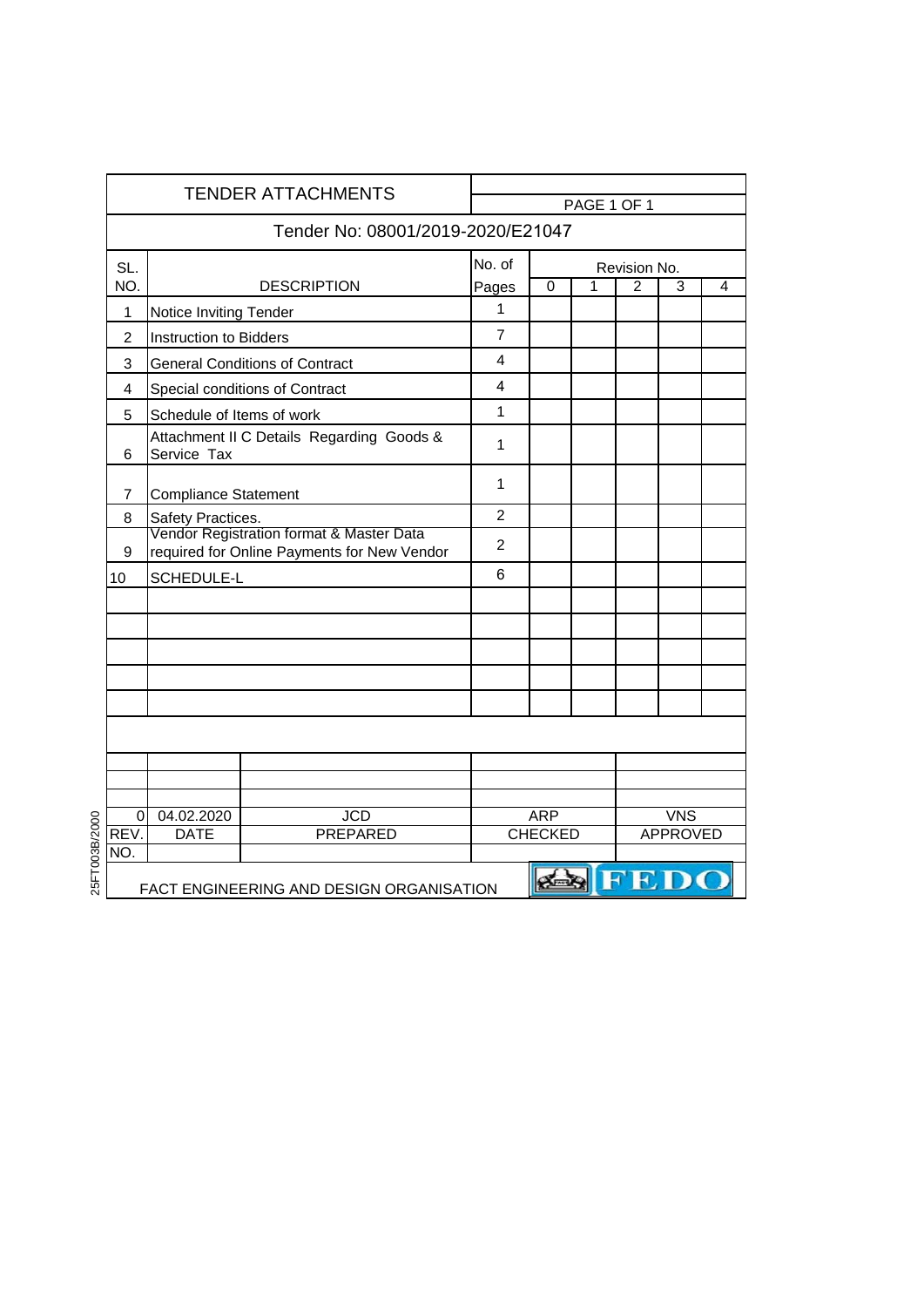

# **FACT ENGINEERING AND DESIGN ORGANISATION - UDYOGAMANDAL – 683 501, KOCHI, KERALA CIN:L24129KL1943GO1000371 CONSTRUCTION DEPARTMENT Fax: 0484-2545215 Tel: 0484- 2568786, 2568867**

# **NOTICE INVITING TENDER (E-TENDER)**

Competitive, Single Stage Tenders containing the NAME OF WORK and TENDER REFERENCE NUMBER are invited by the Deputy General Manager (Construction),FEDO, Udyogamandal from reliable and experienced contractors of sound financial standing. Tenders received will be opened online on the due date and time. Tender details are given below:

|    | Name of work                                   | : HIRING OF TAXI FOR THE USE OF FEDO       |
|----|------------------------------------------------|--------------------------------------------|
| 2. |                                                | CONSTRUCTION SITE IN KERALA                |
| 3. | Tender No.                                     | : 08001/2019-2020/E21047 dtd. 06.02.2020   |
|    | 4. Nature of Contract                          | : Monthly Lumpsum rate contract            |
|    | 5. Earnest Money Deposit                       | <u>:</u> ₹12,000⁄-                         |
|    | 6. Validity of Tender                          | $: 60$ Days                                |
|    | 7. Period of Contract                          | : 12 Months                                |
|    | 8. Fee for tender document                     | : $NA/-$                                   |
|    | 9. Due date and time to Upload tender (Online) | $: 20.02.2020$ 14:00:00 Hrs                |
|    | 10. Date and time of opening Tender (online)   | $\therefore$ 21.02.2020 after 14:30:00 Hrs |

#### NOTES:

- 1. Tender documents will be available in the website [www.eprocure.gov.in](http://www.eprocure.gov.in/) . Payment against document fee shall be through Demand Draft/Bankers Cheque drawn in favour of FEDO-FACT payable at Udyogamandal/NEFT/RTGS/Cash remittance in FEDO account as given in the Instructions to the bidders. Other mode of payment will not be accepted. Document fee will not be refunded under any circumstances.
- 2. The right to accept the lowest or any other tender rests with FEDO-FACT.
- 3. All the bidders shall be registered under the GST Act and shall furnish their Registration Number with their bids.
- 4. If the bidder is not required to be registered under GST Act, ie. un registered, then a declaration has to be given specifying that they are within the threshold limit of Rs.40 lakh annual turnover. Also declare that once the turnover exceeds the threshold limit, they will take registration.
- 5. The bidders shall comply with the prevailing statutory ESI/PF regulations for the employees engaged by them.
- 6. Bids not accompanied by full EMD will be rejected.
- 7. Offers submitted other than online shall not be accepted.
- 8. Contact details : Phone: 0484 2568786 / 2568867 Email : [hodconst@fedo.com](mailto:hodconst@fedo.com) / [mconst1@fedo.com](mailto:mconst1@fedo.com) /dmconst@fedo.com

Date<mark>: 07.02.2020 DEPUTY GENERAL MANAGER (P&C)</mark> FACT-FEDO

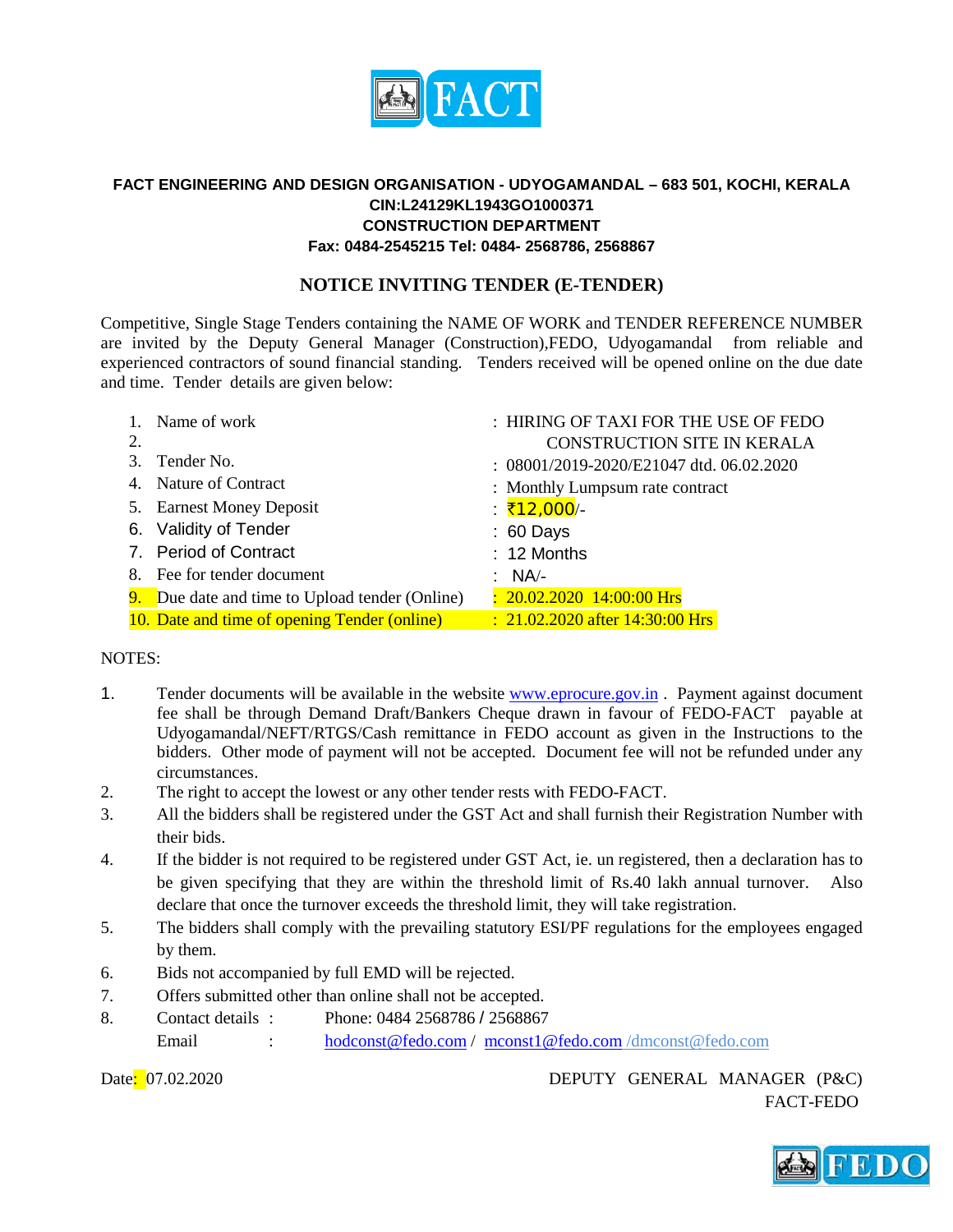

#### **Construction Department – FACT(FEDO) Instructions to Bidders (e-Tender) – Single Stage Single Bid System**

#### TENDER NO. 08001/2019-2020/E21047 dtd. 06.02.2020

#### 1. **SUBMISSION OF TENDER**

- i. Bidders shall study carefully the complete tender documents viz. NIT, Schedule of Work, Price Bid format (BoQ), General & Special Conditions of Contract etc. The bidders are requested to visit the website regularly for corrigendum, addendums, time extensions etc if any.
- ii. Offers against this NIT shall be submitted online in separate covers as instructed on E-Tendering portal **https://eprocure.gov.in**, with valid digital signature certificate. Tender documents and related Schedules uploaded shall be digitally signed and encrypted using the facility available at the site. Offers submitted on any other platform or in any other mode or including e-mails, physical offers etc. **SHALL NOT** be accepted
- iii. All bidders are requested to register themselves on the above website with their valid digital signature certificate. It is mandatory for bidder to have valid digital signature certificate (Class II or Class III) issued by any of the Certifying Authority approved by Govt. of India for participating in the tender. Bidders may refer **Bidders Manual Kit** available on the above website for detailed information and instructions for registration, bid submission etc.
- **iv.** The details of the payments (for tender document fee & EMD) made through NEFT/ RTGS shall be uploaded along with the offer submitted online, mentioning the tender number and name of bidder while making the online payment. **In case of payment by DD/BG etc. the bidder shall make sure that the DD/BG in original reaches the office of Deputy General Manager (Projects & Construction), FACT Engineering and Design Organisation (FEDO), Udyogamandal Ernakulam District, Kerala , Pin-683 501 preferably before the due date and time of opening of the tender, enclosed in an envelope super scribed with the tender number, name of work and address of the vendor.**
- v. Validity: Tenders shall be valid for the acceptance of FACT for a minimum period of **SIX MONTHS** from the date of opening of the tender **(Cover-1),** during which period Tenderer shall not revoke or cancel his tender or vary the prices or any terms and conditions of his tender already submitted.
- vi. Bid shall be submitted online as per NIT

#### **Bid shall contain the following documents Original/Copy/digitally signed / selfattested/attested by Gazetted officer and then scanned as the case maybe.**

- a. Notice Inviting Tender
- b. Details of Tender Fee & EMD as applicable/ Claim for exemption with testimonials (upload scanned copy of instrument like DD/BC/BG in JPG format)
- c. Scanned copies of supporting documents **self- attested.**
- d. Terms and Conditions of Tender including GCC, SCC priced BOQ, drawings and other documents.
- e. **Copies of GST Registration Certificate, PAN Card,** If the bidder is not required to be registered under GST Act, ie. unregistered, then a declaration has to be given specifying that they are within the threshold limit of Rs.40 lakh annual turnover. Also declare that once the turnover exceeds the threshold limit, they will take registration.

Note: All the above documents shall be submitted on line for **which sufficient file space (up to 6 files) will be provided. Hard Copies of the above documents may be submitted to Deputy General Manager (Construction), FACT Engineering and Design Organisation (FEDO), Udyogamandal Ernakulam District, Kerala , Pin-683 501 in a cover superscribed with tender number and name of** 

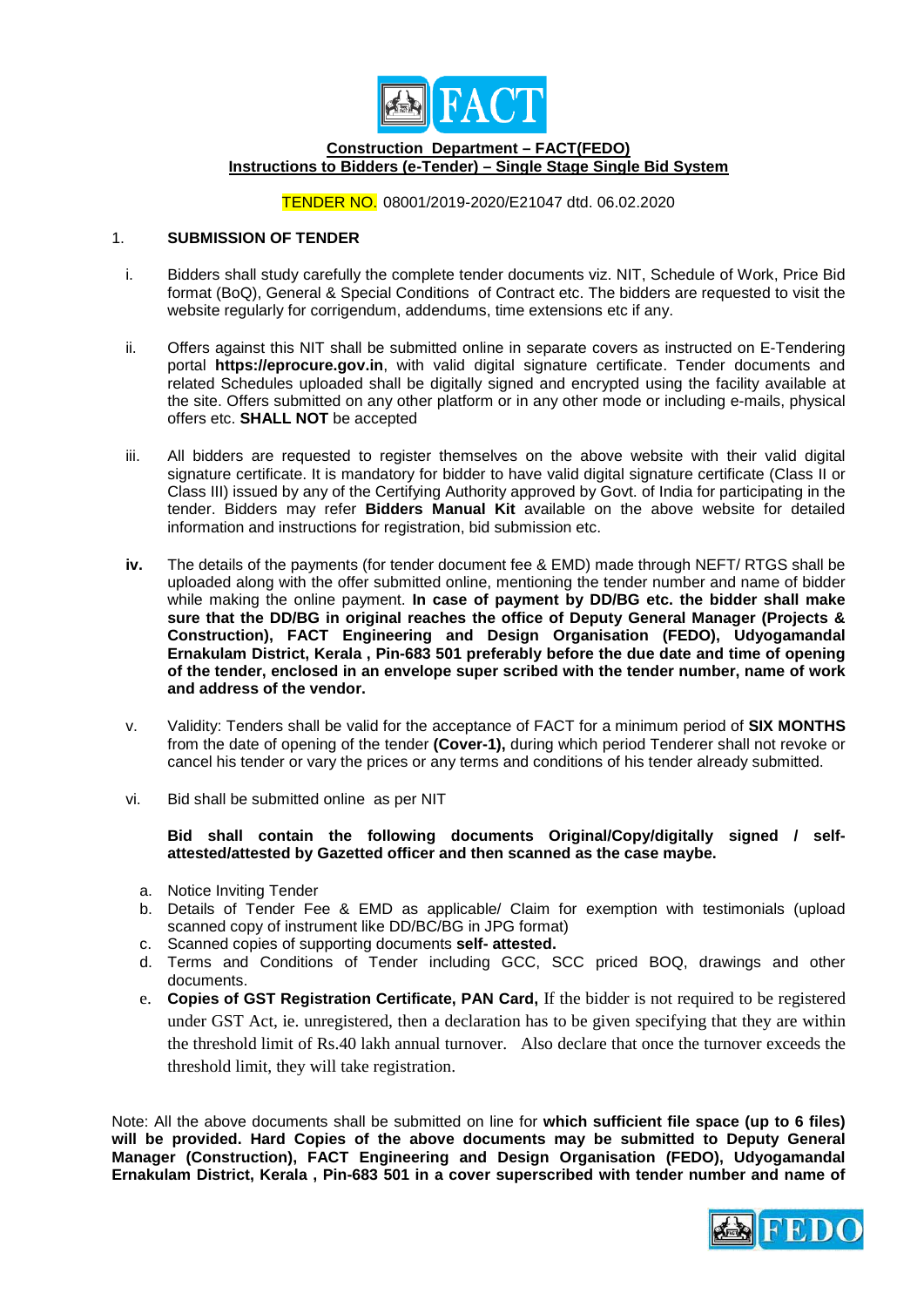

**work for record purposes so as to reach preferably before the due date & time of opening the Technical Bid.** 

#### **BOQ shall confirm to the following:**

- a) BOQ attached to the e-tender shall be uploaded after filling all relevant information such as, name of the bidder, basic price and Goods Service taxes in relevant fields.
- b) GST details shall be quoted separately in the column provided in BOQ
- c) The Priced BOQ shall be uploaded strictly in the format (Excel) attached, failing which the offer is liable to be rejected. Renaming or changing the format of BOQ sheet will not be accepted by the System.
- d) Bidders shall quote prices in the BOQ only. Prices indicated elsewhere shall not be considered.

#### **Note: Bidder is requested not to send/submit any hard copy of price bid.**

- vii. Bidders are advised to submit quotation based on the terms and conditions and other schedules contained in this tender document and not stipulate any deviations as far as possible.
- viii. Any exception/ deviations, which the bidder may propose, shall accompany the quotation. FACT reserves the right to evaluate quotations containing deviations after taking into account impact of such variations in quoted price. All attachments to these tender documents as applicable will become part of any resulting contract.
- ix. Bidders are advised to complete all uploading formalities related to tenders well in advance. FACT shall not be responsible for non-submission/ uploading due to technical reasons, like nonavailability of website in the closing minutes of the tender end date and time. **Care shall be taken to submit the hard copy of technical/financial documents except price bid as early preferably before the due date and time of tender**
- x. In the tender document published by FACT, the content in its entirety is relevant and the bidder shall give the compliance without deleting or altering any of the portion in the whole set of Tender Document. Failure to comply with this requirement may result in rejection of the tender.
- xi. Completeness of scope of work: Tenders shall be for the complete scope of work as described in the Tender Document, without any exclusion. Only those tenders who meet this requirement will be considered for award of the Contract.
- xii. The Tenderer is responsible for properly estimating the difficulty and cost of the work. The Tenderer may request and obtain from all concerned sources/ authorities the clarification of items that require additional definition prior to submitting the proposal. Questions on clarifications required from FACT shall be submitted through email.
- xiii. The Tenderer may visit the job site and acquaint himself fully of the site conditions. The Tenderer shall also satisfy himself about the availability of labour, likely labour demands, problems of weather conditions, infra structural facilities, availability of construction materials etc. No claims whatsoever will be entertained on the plea of ignorance or difficulties involved in the execution of work or carriage of materials on account of the site conditions.
- xiv. The Tenderer shall bear all costs associated with the preparation and submission of his tender and further clarifications as needed including participation in discussions at FEDO, and FEDO shall in no case be responsible or liable for such costs regardless of the outcome of the tender evaluation.

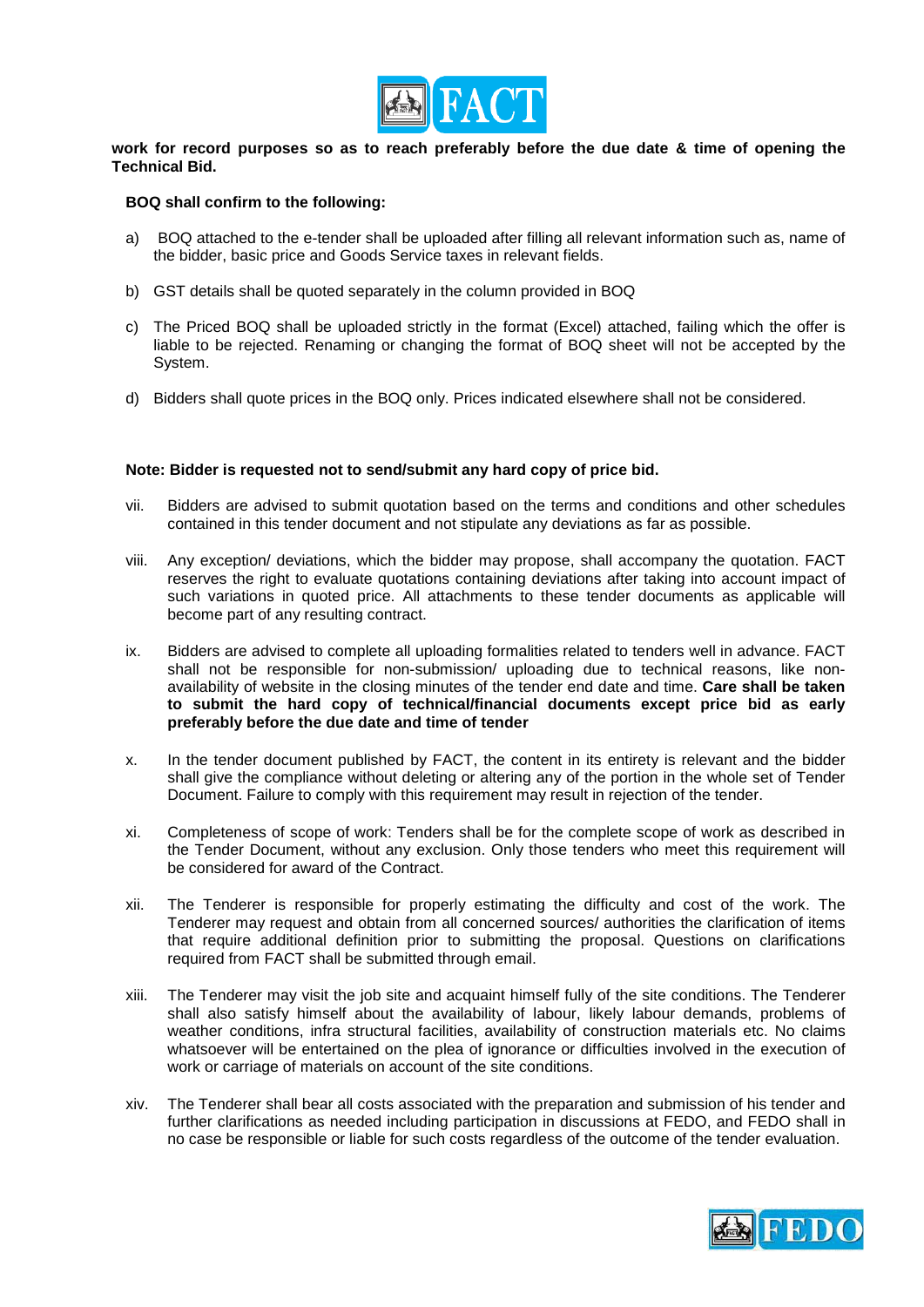

- xv. Amendments to the tender documents may be issued by FEDO prior to the date of submission of tenders for the purpose of clarification and/ or reflecting modifications in the requirements in the tender, which shall be complied with by the tenderer. Such amendments to the tender documents, if any, shall be uploaded at **https://eprocure.gov.in** only, prior to the date of submission of tenders.
- xvi. Unit prices shall be quoted for all items (In Indian Rupees only), except for items where lump-sum rates are specifically sought. In case of tender for sale or disposing of material by company, highest price will be considered.
- xvii. FEDO shall proceed with evaluation of the Pre-qualification / or Technical & Commercial documents based on documents as received with each tender and shall not be obliged to call for any missing documents. Bidders are requested, in their own interest, to ensure that their tenders are complete in all respects containing all requested documents and those who do not comply with this requirement would be doing so at their risk. **Also closely verify the checklist for the uploaded documents and confirm whether all requested documents are uploaded**.
- xviii. FEDO reserves the right to extend the closing date of the bid without giving any reasons, but such extension shall be intimated/ updated in https://eprocure.gov.in.
- xix. In case information, if any given by the bidder, is found to be untrue, FEDO reserves the right to terminate the contract without any notice or assigning any reason thereof.
- xx. Any intimation to contractors will normally be sent by e-mail at their address given in their bid. FEDO will not be responsible for delay in delivery of mail or non-receipt of intimation due to any reason.
- xxi. The quotations shall be submitted in English Language and the units of measurement shall be in metric system.

#### **2. EARNEST MONEY DEPOSIT**

- i. EMD may be remitted through NEFT/ RTGS to the account as given below or shall be deposited in cash at the Finance department or shall be submitted in the form of Demand Draft from a Nationalized/ Scheduled Bank drawn in favour of FACT Ltd., payable at Udyogamandal/ Ambalamedu or shall be in the form of Bank Guarantee. (Form of BG-Schedule-L, attached). The details of the remittance of EMD such as UTR No./ DD No./ CR No. as applicable shall be uploaded along with the tender document. If payment of EMD is made by DD/ Cash payment at Finance dept./ Bank Guarantee, ORIGINAL document is to be submitted at the office of DGM (Construction) FEDO before the due date and time of opening of TECHNICAL BID. The document in original may be sent to the Office of DGM (Construction), FACT Engineering & Design Organisation(FEDO), Udyogamandal, 683 501, Ernakulam District, Kerala super scribing the tender number, name of the work and name of the bidder on the envelope containing the document.
- ii. Account details for remittance of EMD through NEFT/ RTGS are as given below.

| Account type    | : Current Account     |
|-----------------|-----------------------|
| Account No.     | : 33748011611         |
| <b>IFS Code</b> | : SBIN0070158         |
| Name of Bank    | : State Bank of India |
| <b>Branch</b>   | : Udyogamandal        |
| <b>District</b> | : Ernakulam           |
| <b>State</b>    | : Kerala              |

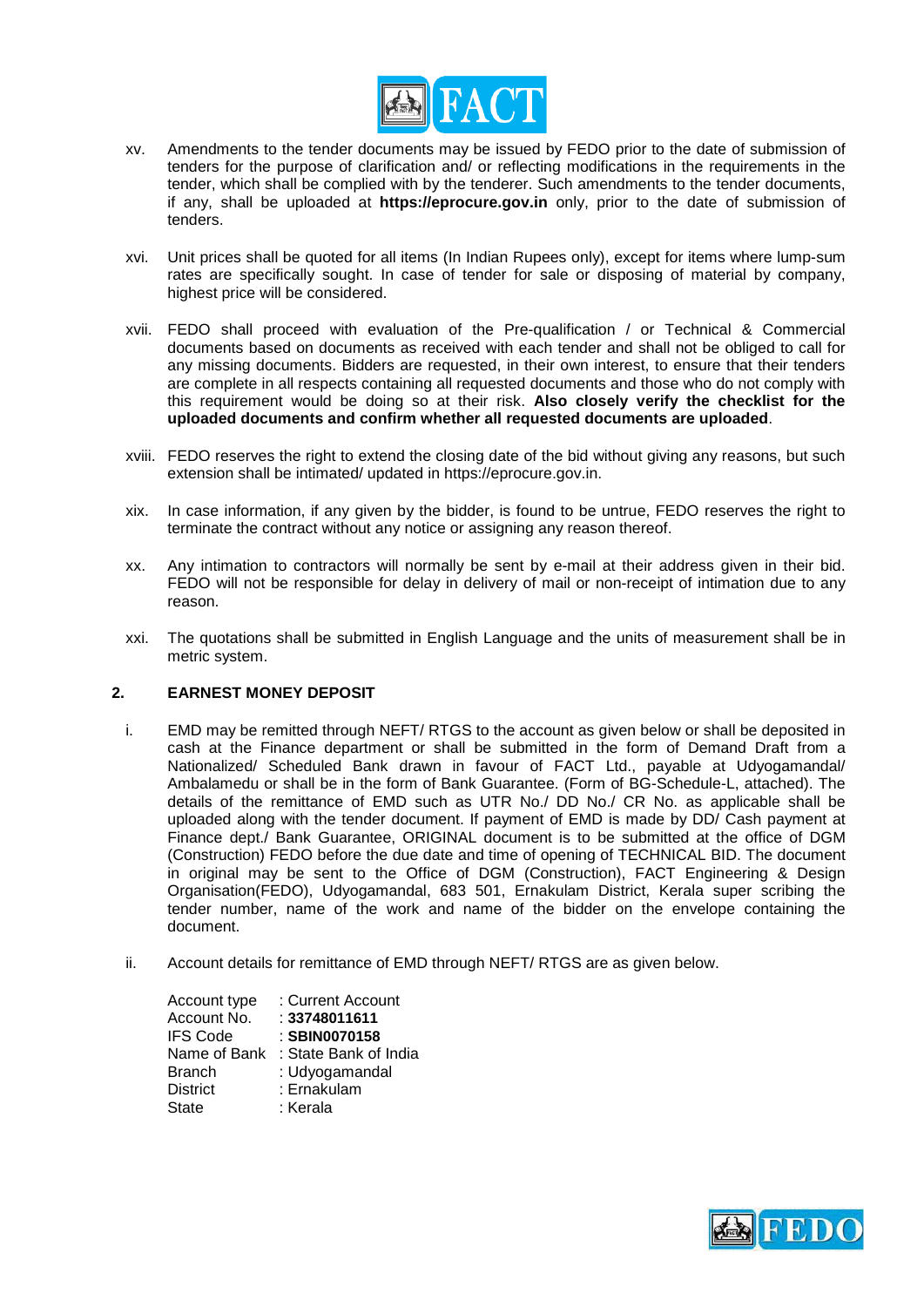

The bidder shall indicate the name of the bidder and tender number while making the online payment through NEFT/ RTGS and the details of the payment with UTR No shall be uploaded along with the offer submitted online

The Earnest Money Deposit accompanying the tender, if in the form of Bank Guarantee, shall be kept valid up to a period of **ONE MONTH beyond the validity of tender itself. (For minimum 3 Months)**. The successful Tenderer shall keep the EMD valid up to the date of entering into a formal contract with FACT and establishing the Performance Bond.

- iii. Bids without EMD shall be rejected. EMD and document fee is exempted for Micro, Small and Medium Enterprises (MSME) having a valid certificate of registration/Udyog Aadhar issued by the National Small Industries Corporation/Govt. of India. Copy of the certificate shall be provided/uploaded along with the bid to avail exemption. EMD and document fee is exempted for government departments/PSUs/Khadi Board/registered labour contract cooperative societies also.
- iv. No interest shall be paid on the EMD.
- v. If the bidder retracts from or without request of FEDO, revises his bid within the validity period of the bid, the EMD shall be liable to be forfeited without prejudice to FEDO's other rights to claim damages.
- vi. In case the bidder whose bid is accepted, fails to deposit the prescribed Security Deposit or fails to execute the agreement or fails to commence the execution of the work within the specified time, the contract issued to him is liable to be cancelled and the Earnest Money already deposited by the contractor shall be forfeited without any further reference to the contractor and alternative arrangements made at the risk and cost of the Contractor.
- vii. On the successful tenderer remitting the Security Deposit, EMD of all unsuccessful bidders will be released. The EMD of the successful Bidder will be adjusted against Security Deposit or will be released, if the bidder wishes so, upon entering into an agreement and providing the Performance Bond.

#### **3. VALIDITY**

The bid shall be valid for a period of **Two Months** or for any higher period as prescribed in the tender notice / documents from the date of opening of bids during which period Tenderer shall not revoke or cancel his tender or vary the prices or any terms and conditions of his tender already submitted and in such cases, the tender / bid submitted is liable to be disqualified and the EMD furnished is liable to be forfeited.

#### **4. PRICING**

- i. The quotations shall, in all respects, conform with the enclosed specifications, drawings, data sheets, terms & conditions and other schedules enclosed herein.
- ii. The unit rate quoted will form the basis of compensation even if the scope of work is altered or vary within the stipulated completion period.
- iii. Bidders are requested to quote firm prices / rates valid through the completion period and no escalation in prices / rates whatsoever will be permitted. In case Bidder modifies his rates / prices before placement of order, his offer is likely to be disqualified & EMD forfeited.

#### **5. EVALUATION OF QUOTATIONS**

- i. The following conditions shall be considered in the evaluation of quotations:
	- a. Agreement with terms and conditions and schedules of Tender document

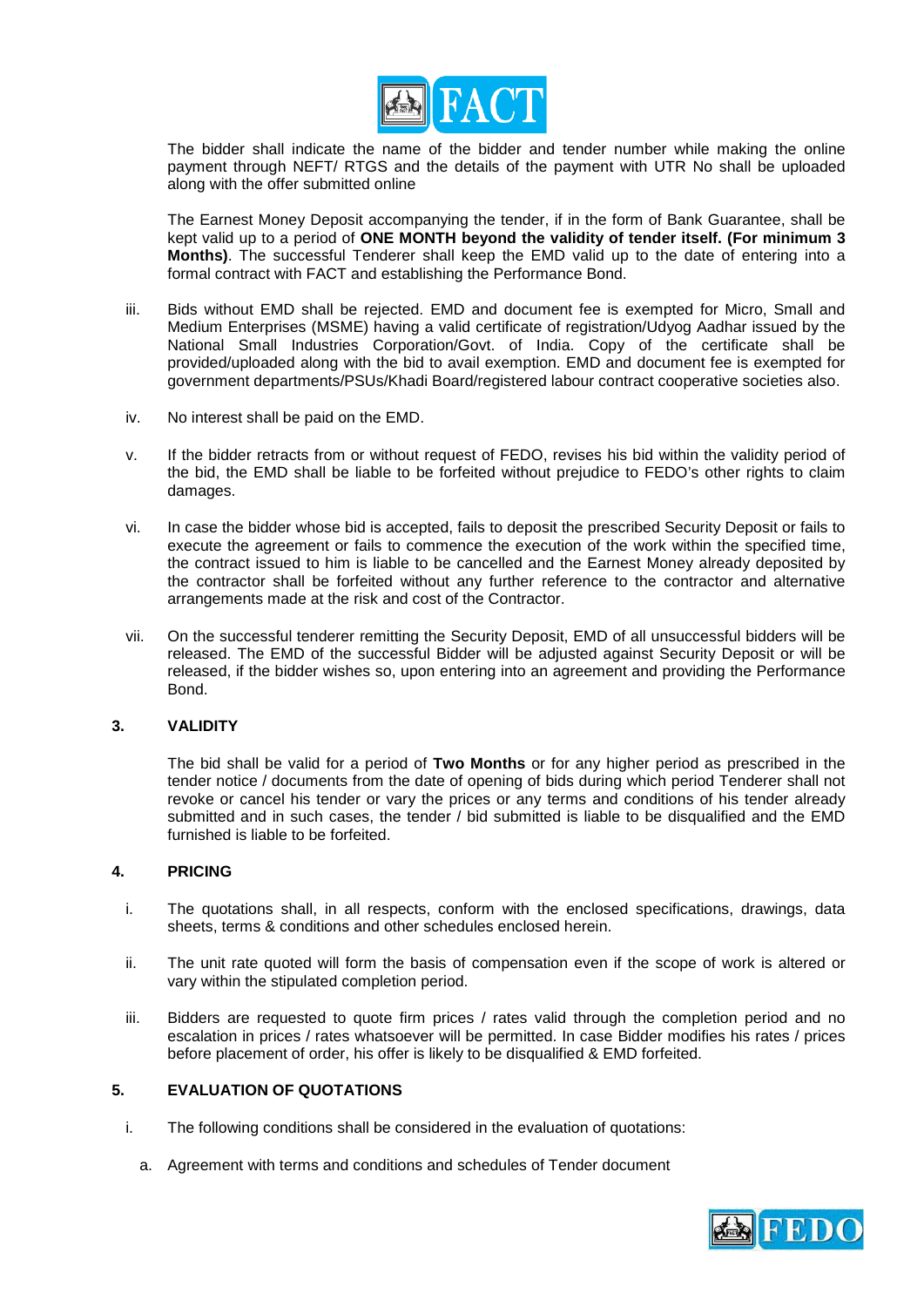

- b. Price
- c. Delivery / Completion period
- d. Experience with the same or similar works for the intended services
- e. Bidder's resources (Finance, man-power, plants & equipments) under possession for satisfactory execution of WORK.
- ii. For bid evaluation, FEDO shall make appropriate loadings to the quoted prices of Tenderer towards deviations in Commercial conditions.
- iii. Bidders are expected not to take any deviations from the payment terms indicated in the tender documents. FEDO shall, at its own discretion, make appropriate loadings for deviations if any, while evaluating the bids.
- iv. Bids from bidders, against whom any criminal case, enquiry or investigation/ report by authorities like Vigilance, CBI etc., are pending in relation with FACT or bidders who are defaulting Contractors of FACT, shall be disqualified and rejected.
- v. FEDO reserves the right to reject any or all bids without assigning any reasons whatsoever, and/ or based on the past unsatisfactory performance by bidders at FACT/ other PSEs / Govt. Departments. The opinion of FEDO regarding the same shall be final and conclusive. The work may be split up if considered expedient.
- vi. In case more than one bidder becomes L1, the contract will be finalized based on revised lowest tendered amount, which will be obtained from the L1 bidders.
- vii. FEDO reserves the right to negotiate with the lowest bidder only as per CVC guidelines.
- viii. FEDO shall, at its own discretion, delete any one or more item of works from the tender at any time without assigning any reason whatsoever.

#### **6. BID OPENING**

The bids of all bidders who submit their Bids as per the instructions by the due date and time as above and which are in conformity with the Enquiry instructions shall be opened online, on the specified bid opening date & time.

#### **7. CLARIFICATIONS**

In case any clarifications are required, the bidder shall contact FEDO thru e-mail. FEDO shall give such clarifications by e-mail. All clarifications provided shall be binding on bidder. No claim shall be entertained subsequently on the grounds of insufficient knowledge at the time of submission of tender. All clarifications/ correspondences with respect to this tender enquiry shall be made to the Office of DGM (Construction)-FEDO.

**E- mail IDs : [hodconst@fedo.com](mailto:hodconst@fedo.com)**

#### **8. AUTHORISED REPRESENTATIVE OF TENDERER**

The quotation shall contain the name, address, place of business of person or persons making the tender and shall be signed by tenderer with his digital signature. Partnership firms shall furnish online the full name of all the partners. It shall be signed in the partnership's name by all the partners or by duly authorised representative followed by the name and designation of the person signing. A copy of constitution of the firm with names of all partners shall be furnished. Online Quotation by a Corporation shall be signed by an authorised representative and a Power of Attorney in that behalf shall accompany the quotation.

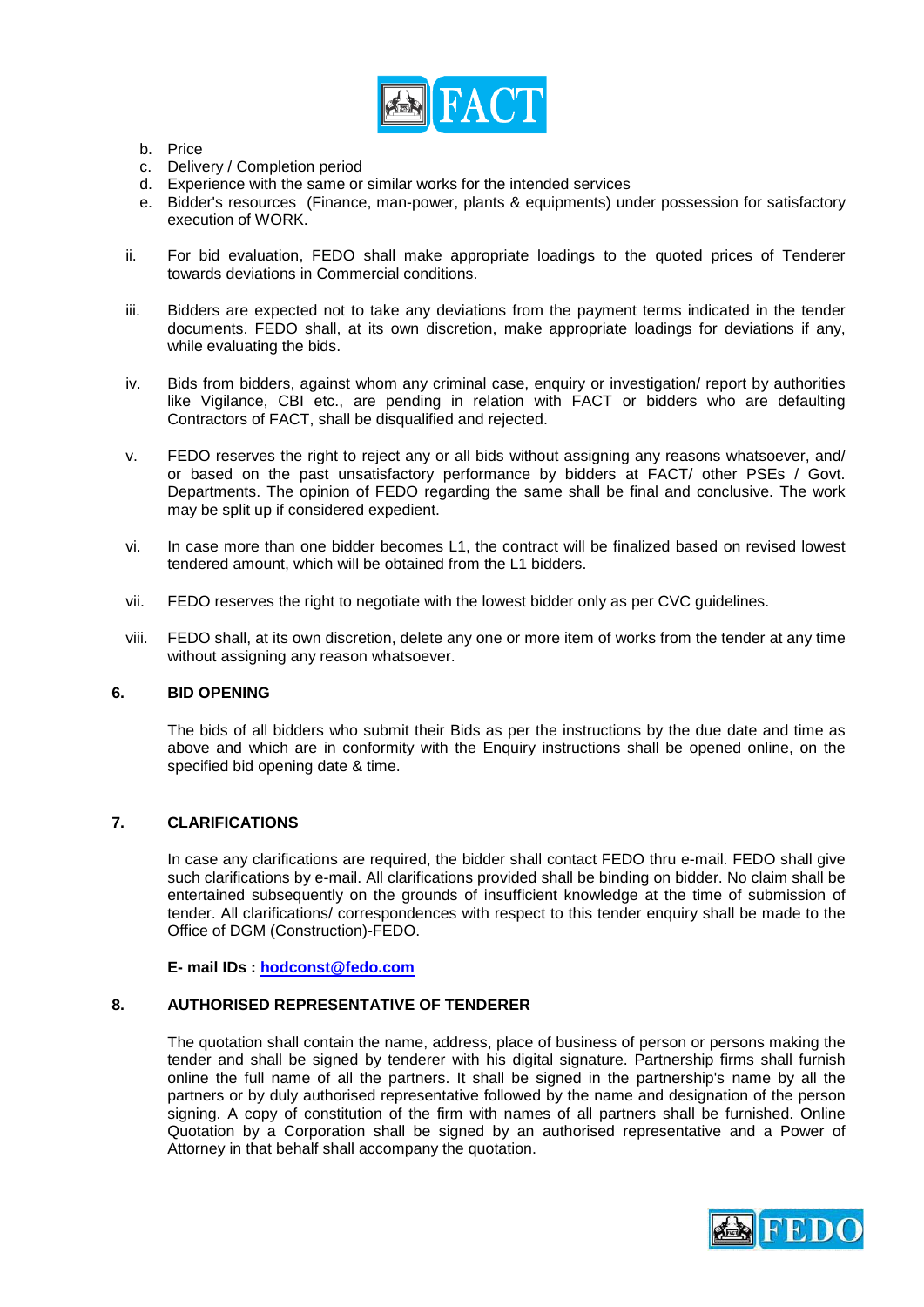

#### **9. AWARD OF CONTRACT**

Contract will be awarded by FEDO the tenderer whose tender has been determined to be in agreement with terms and conditions and schedules of Tender document and who has offered the lowest evaluated price provided that the Tenderer so selected for award has the capacity and resources to carry out the contract as judged by FEDO. Notwithstanding the above, FEDO reserves the exclusive right to accept or reject any or all tenders without any obligation or liability whatsoever to any of the tenderer.

#### **10. ACCEPTANCE OF TENDER AND ISSUE OF LOI/ WORK ORDER**

The acceptance of the bid will be intimated to the successful bidder, who will be called CONTRACTOR thereafter, through a Letter of Intent (LOI) or a Work Order. If an LOI is issued first, this will be followed by a Work Order. The duplicate copy of the Work Order will have to be returned to FEDO duly signed on all pages as token of acceptance of the Work Order. Within 15 Days from the receipt of LOI/ Work Order whichever is issued first, the CONTRACTOR shall remit the required Security Deposit for the Work. Also as prescribed in the LOI/ Work Order/ tender documents, the Contractor shall execute an agreement in stamp paper of the required value as per the Proforma prescribed by FACT for the satisfactory performance of the contract. In case the CONTRACTOR fails to accept the Work Order or fails to deposit the prescribed Security Deposit or fails to execute the Agreement or fails to commence the execution of the work within the time specified in the LOI/ Work Order/ Work to Proceed Notice, the LOI/ Work Order issued will be cancelled and the EMD already deposited by the Contractor shall be forfeited without any further reference to the Contractor and alternative arrangements shall be made at the risk and cost of the Contractor. The contractor whose EMD is forfeited is liable for de-listing from FACT and also shall not be eligible to participate in the other tenders invited by the company at the sole discretion of FACT. Incomplete quotations are liable to be rejected.

#### **11. SECURITY DEPOSIT**

The successful bidder (Contractor) shall be required to furnish an interest free Security Deposit (SD) equivalent to 10% of the monthly Lumpsum rate as per mode prescribed in the tender document/work (However if the amount exceeds Rs. 10,000/- Bank guarantee from a Nationalized/Scheduled Bank is also accepted as SD).

#### **12. FRAUD PREVENTION POLICY**

Bidders shall comply with Fraud Prevention Policy of FACT 2012 (FPPF 2012). The said Policy is available in FACT Website [www.fact.co.in](http://www.fact.co.in/)

#### **13. FACT GATE ENTRY PASS:**

Entry pass to the contract workers will be issued by CISF. For entry pass, the contractor shall submit an application to CISF through work-executing department and HR department. The following documents shall be submitted along with the request.

- a. Copy of age proof
- b. Police clearance certificate<br>c. Copy of bank passbook
- Copy of bank passbook
- d. Copy of Aadhaar
- e. Two copies of passport size photographs<br>f Duly filled application for ESI and PE enro
- Duly filled application for ESI and PF enrolment (for new members)

#### **14. CHANGE IN CONSTITUTION**

Any change in constitution of Contractor's firm shall be done only with prior information to FACT.

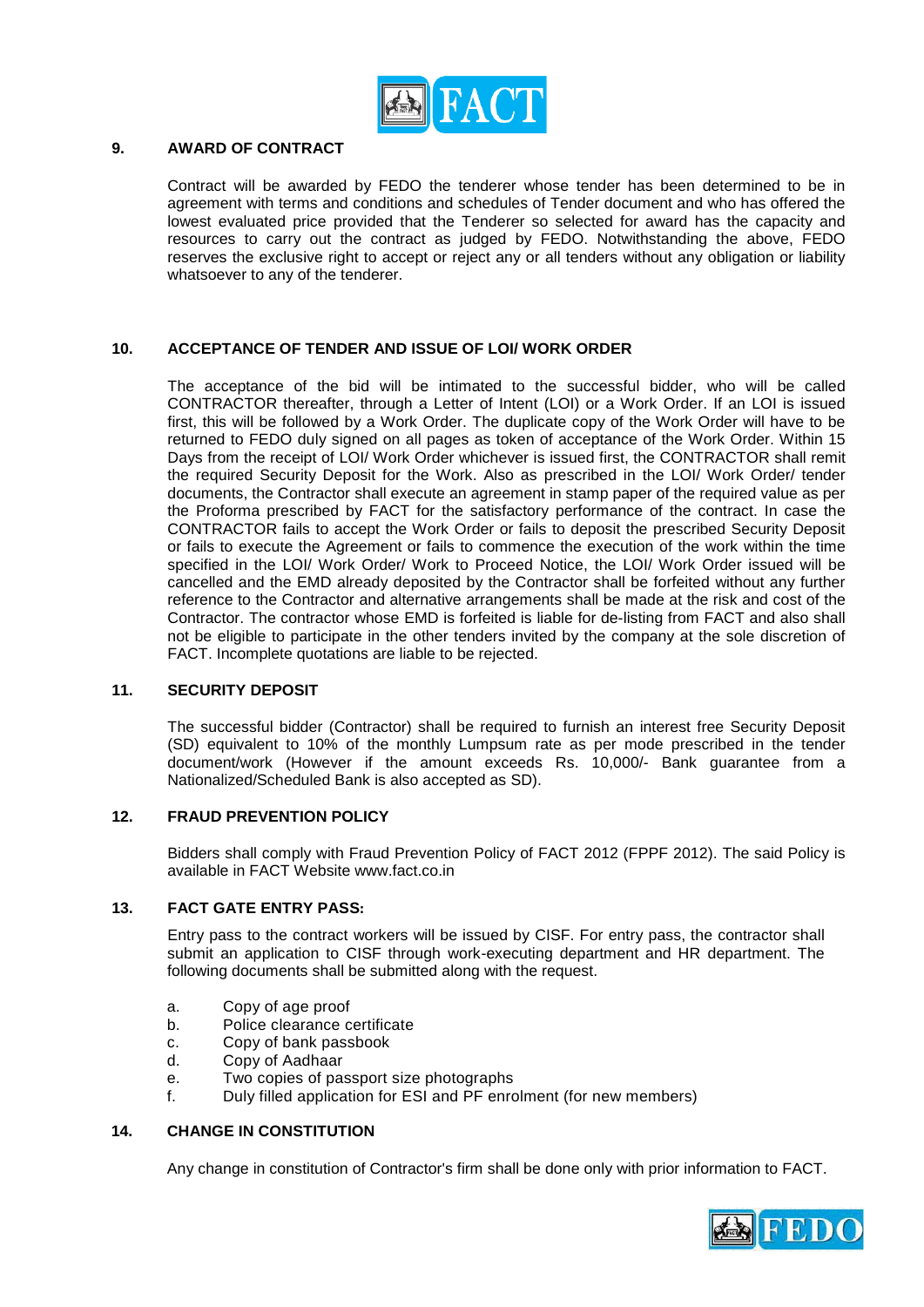

#### **15 WAGES TO CONTRACTOR WORKERS:**

The Contractor shall pay the wages to the workers only through banks. Proof of bank remittance certified by banks is to be submitted along with the wage roll to the work-executing department before 5 th of every month. A copy of the same proof of bank remittance is also to be attached along with the bills to Finance Department

#### **16 DISPUTES**

- a) Should there be any discrepancy, inconsistency, error or omissions in the contract or any of the contract documents the matter may be referred to the concerned Controlling Officer of FACT through the Engineer-in-charge who shall give his decision and issue to the contractor instructions directing in what manner the work is to be carried out. The decision of the Controlling Officer shall be final and conclusive and the contractor shall carry out the work in accordance with his decision.
- b) This contract shall be subject to and shall in all respects be governed by Indian law. If any dispute(s) arises out of or in connection with this contract, or in respect of any defined legal relationship associated therewith or derived there from, the parties agree to submit the disputes to arbitration under the ICADR (International Center for Alternate Dispute Resolution) Arbitration Rules 1996. The authority to appoint the Arbitrator shall be the International Centre for Alternate Dispute Resolution. The number of Arbitrator shall be one and the language of the arbitration proceedings shall be English. The place of arbitration proceedings shall be Ernakulam in Kerala.
- c) Any legal proceedings relating to this contract shall be limited to courts of law under the jurisdiction of the Kerala High Court at Ernakulam.

#### **17. NOTE**

**Whenever any portion of the "Special Conditions of Contract" or "Notice Inviting Tender" (NIT) is repugnant to or at variance with any provision of this document "Instructions to Bidders", the respective provisions of "Special Conditions of Contract" or "Notice Inviting Tender" (NIT) shall prevail. Similarly whenever any portion of the "General Conditions of Contract" is repugnant to or at variance with any provision of this document "Instructions to Bidders", the respective provisions of "Instructions to Bidders" shall prevail**.

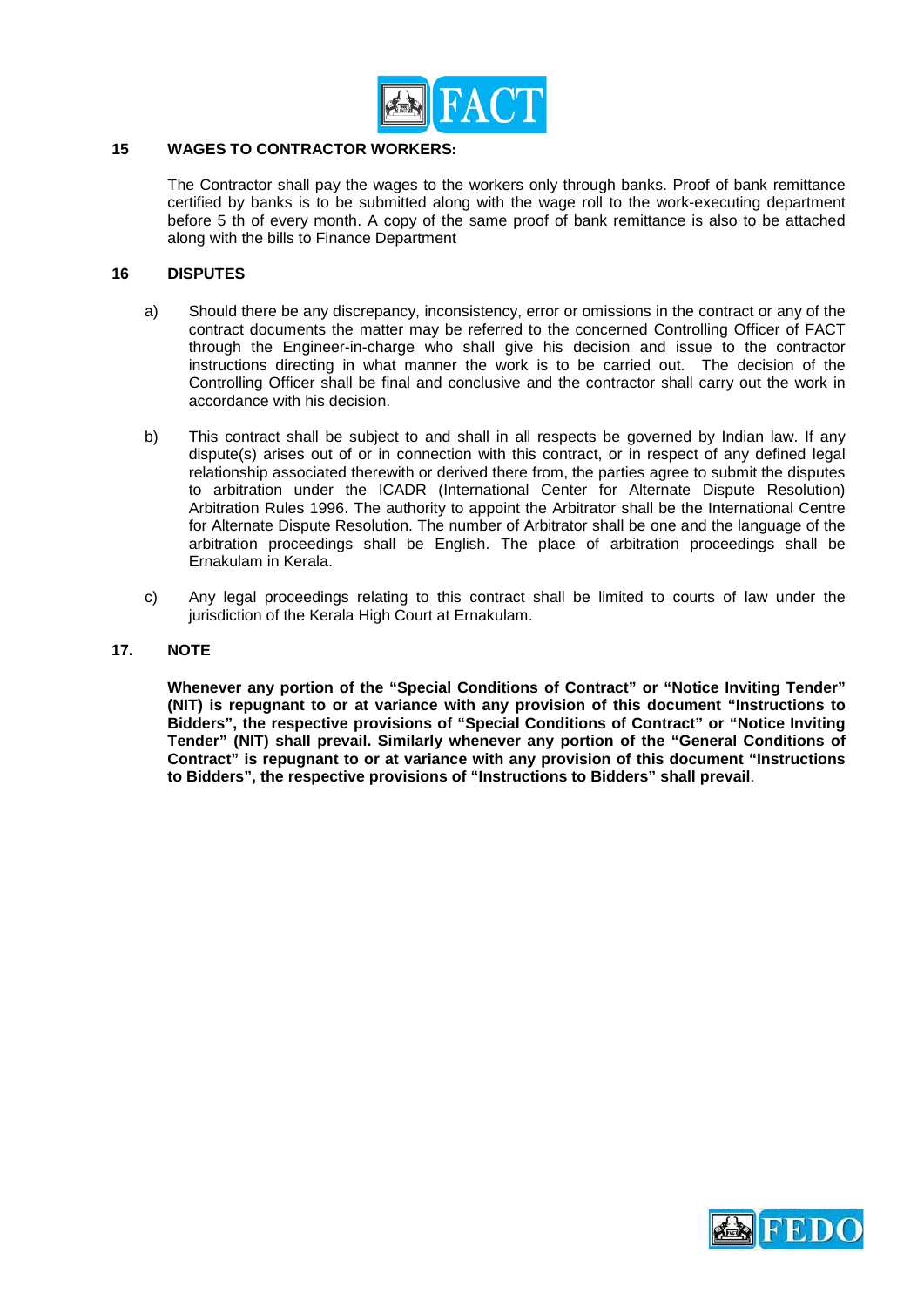

# **GENERAL CONDITIONS OF CONTRACT**

## **TENDER NO. 08001/2019-2020/E21047 dtd. 06.02.2020**

NAME OF WORK : HIRING OF TAXI FOR THE USE OF FEDO CONSTRUCTION SITE IN KERALA

## 1.0 SCOPE OF WORK:

The Vendor / Service Provider's scope shall include providing taxi service for FEDO.

## 2.0 THE CONTRACTOR TO INFORM HIMSELF:

The Contractor shall have a clear idea of the nature of work, probable area of operation, working space, leads, restrictions, labour situation with respect to availability, working hours, wages, benefits, terms of services, Statutory obligations such as remittances towards ESI, PF, Building and Other Construction Workers Welfare Cess etc. The Company will entertain no claim on the grounds of ignorance of the above conditions or change in above conditions at any stage. Additional information, if any, required may be collected from the Office of the DGM (Con.) or Engineer-in-Charge of the work before quoting, if required.

# 3.0 RATES:

- 3.1 The accepted rates shall be for all operations as per the Schedule of Items of Work and is inclusive of all labour charges such as daily wages, holiday wages, overtime wages, leave wages, canteen subsidy, bonus, retrenchment benefits, incidental charges, profits etc. and for fulfilling all statutory obligations such as remittances towards ESI, PF, Building and Other Construction Workers Welfare Cess etc. It shall also include elements of accident and medical expenses of labour, if required.
- 3.2 The rates shall be firm till the completion of the work including the extended period, if any, and no claims for revision of rates on any account shall be entertained. Also no claims due to any variation of individual quantities will be entertained. The contractor shall execute the work at agreed rates up to  $+/- 25\%$  of the initial contract value, if required.

# 4.0 ISSUE OF DEPARTMENTAL MATERIALS

No materials will be issued by OWNER for this work.

# 5.0 EARNEST MONEY DEPOSIT & SECURITY DEPOSIT

Quotations shall be accompanied by an Earnest Money Deposit of Rs.12000/-. EMD in the form of DD drawn in favour of FEDO-FACT from any scheduled/ nationalised banks payable at Ernakulam shall be attached with the tender. No interest shall paid to the EMD remitted by the tenderer. EMD of unsuccessful bidders will returned after acceptance of a tender is finally settled. Quotations not accompanied by EMD will be rejected.

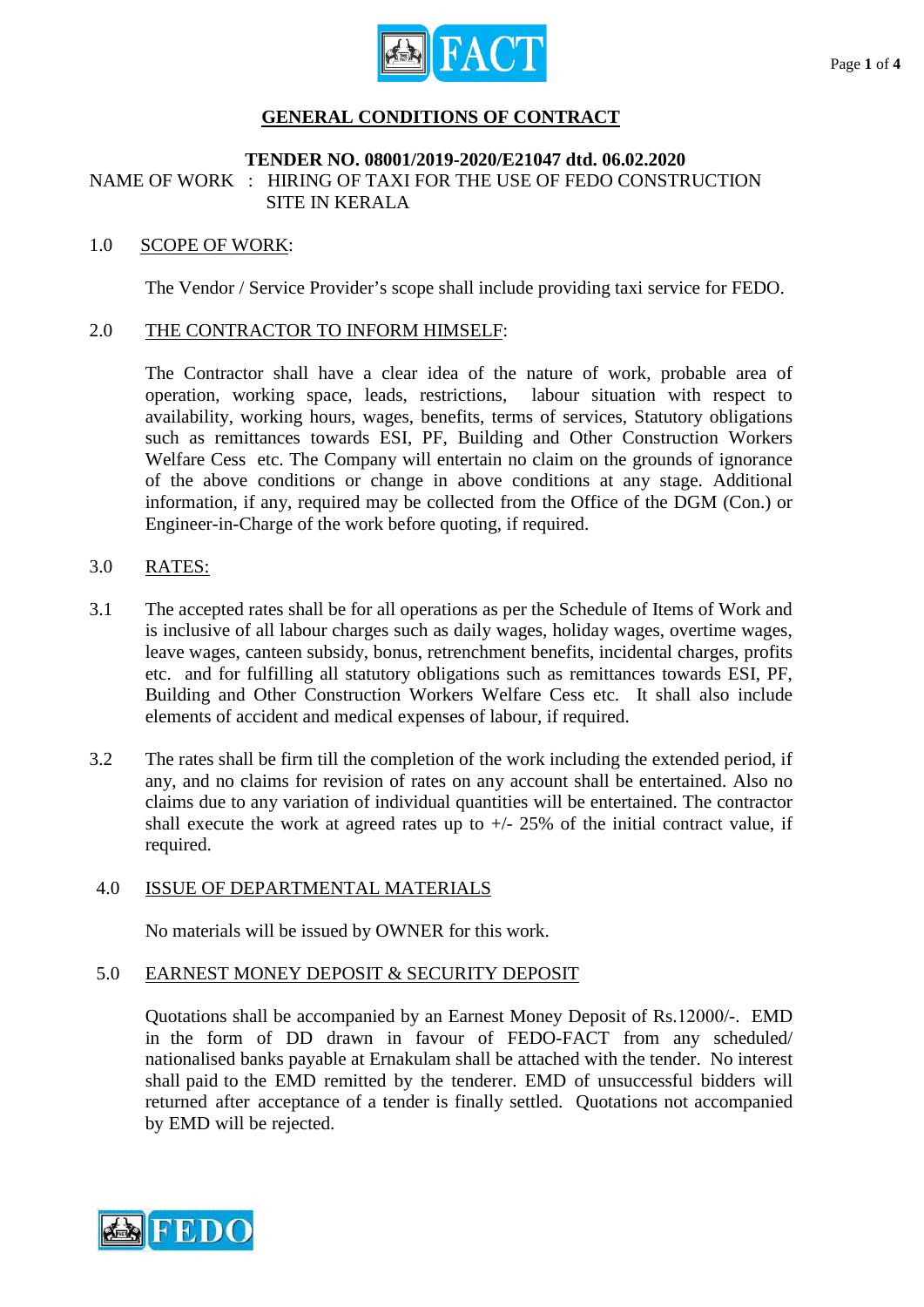

5.1 Security Deposit for the work will be 10% of the lump-sum fee quoted for the month. The Security Deposit shall be remitted immediately on receipt of the Letter of Intent/ Work Order in the form of BG as per the attached format or as DD drawn in favour of FEDO-FACT from any scheduled banks payable at Ernakulam.

# 5.2 MAINTENANCE PERIOD AND REFUND OF SECURITY DEPOSIT

The contractor shall furnish a Bank Guarantee from any Nationalized/Scheduled Bank for a value equivalent to 10% of the work order value towards security for the faithful performance of the contract. This BG shall be as per our format and shall be valid till the entire contract period. Instead of BG, 10% of the work order value can be retained at our Finance Department as interest free, which will be retained by us for the entire contract period. The Security Deposit will be released only on completion of the entire contract period, provided the Contractor has cleared all dues and rectified defects, if any.

# 6.0 TIME OF COMPLETION AND PENALTY FOR DELAY

- 6.1 The total period for completion of the work will be ONE YEAR from the date of Work-to-Proceed-Notice or from the date of issue of work order whichever is later.
- 6.2 If the works are delayed due to reasons attributable to FEDO / FACT or due to force majeure conditions, the contractor will be given suitable extension of time but, will not be eligible for any other claims or compensation.
- 6.3 If the work is delayed due to reasons attributable to the contractor, Penalty for delay will be recovered from the contractor at the rate of 0.5% (Half percent) of the Contract Value per week of delay, subject to a maximum of 7.5% of the Contract Value.
- 7.0 If in the opinion of the Engineer-in-Charge, the works are unduly delayed, FEDO / FACT will have the right to get such delayed items of work executed through any other agency of their choice at the risk and cost of the contractor.

#### 8.0 PAYMENTS

Payments shall be made on a monthly basis as per the quoted monthly rate against submission of invoice, through NEFT in INR. 10% of the Bil value shall be retained at our Finance Department as interest free, towards retention/ security amount, for the entire contract period. This retention/ security amount will be released only on completion of the entire contract period, provided the Contractor has cleared all dues and rectified defects, if any.

## 9.0 EXTRA ITEMS

If any extra item of work is found necessary during the course of execution, the Contractor shall carry out such works also as per the instructions of the Engineer-in-Charge. The rates for such items will be worked out in the following manner.

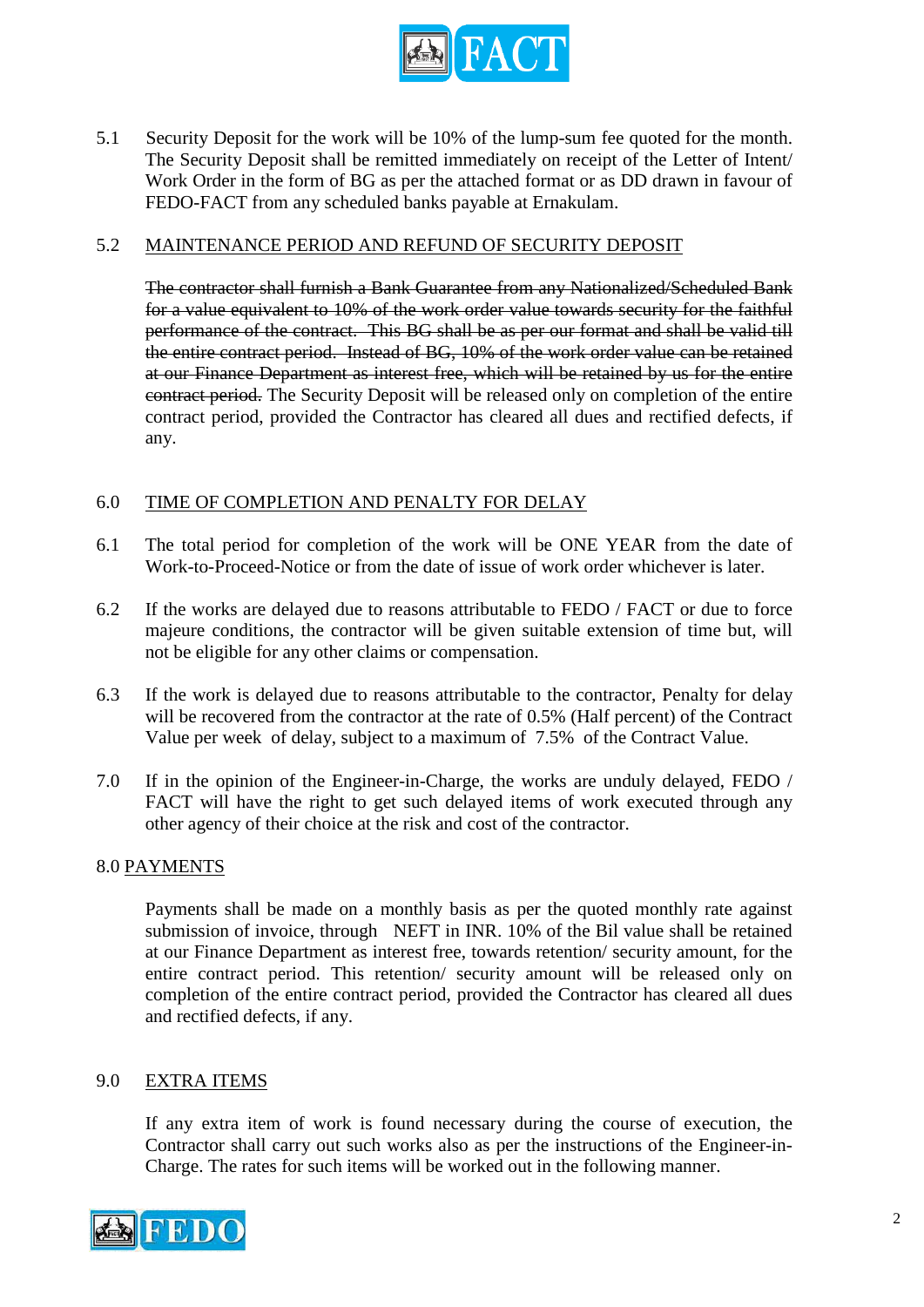

- i) Based on allied items in the Contract.
- ii) Based on actual if the rates cannot be arrived at in any of the above manner. In this case the actual cost of materials, labour, incidental charges plus a margin of 10% to overheads and profit will be paid to the Contractor. For working out rates on the basis of actual the Contractor shall produce documentary evidence of various expenses incurred by him and details such as labour engaged, materials purchased, etc. shall be reported to Engineer-in-Charge as and when such expenditures occurred.

# 10. SAFETY AND SECURITY

The contractor shall strictly observe all safety precautions and security regulations of FACT and shall comply with the instructions of the Engineer-in-Charge or his deputies in this regard. (Please refer the Safety Code attached).

# 11. TERMS OF ENGAGING LABOUR

The contractor shall observe all statutory labour laws / regulations. Payment of daily wages, holiday wages, leave salary, bonus, retrenchment compensation, remittance of ESI, PF, Building and other Construction Worker's Welfare Cess (as per Act, 1996) etc. will be the responsibility of the Contractor. If any expense is incurred to FACT on the above accounts, the same shall be recovered from the contractor. The contractor shall maintain wage register, muster roll etc., required as per law.

11.1 "CONTRACTOR shall disburse wages to his workers only in the presence of duly authorised nominee of Owner (Principal Employer), who shall also certify the amounts paid as wages in such manner as may be prescribed as per Cl.21(2) of Contract Labour (Regulation & Abolition) Act 1970".

# 12. TECHNICAL SUPERVISOR

The Contractor shall appoint full time technical supervisors, as required and approved by the Engineer-in-Charge. He will be responsible for the proper conduct of the work. The instructions given to him or to any other authorised persons of the Contractor shall be considered as instructions given to the Contractor. The technical supervisor or an authorised agency shall be available at site during all working hours throughout the contract period to receive instructions from the department.

- 13. Materials, specifications of work, measurements and any other conditions not mentioned herein shall be as per relevant Indian Standards specifications, codes, regulations, laws etc., or as directed by the Engineer-in-Charge. Tests required if any, before taking over of the work by FEDO / FACT shall be done by the Contractor at his cost.
- 14. Single phase electricity and water if required, for the work will be given free of cost. The Contractor shall make his own arrangements for taking connections from the nearest supply points available.

# 15. GOODS AND SERVICE TAX

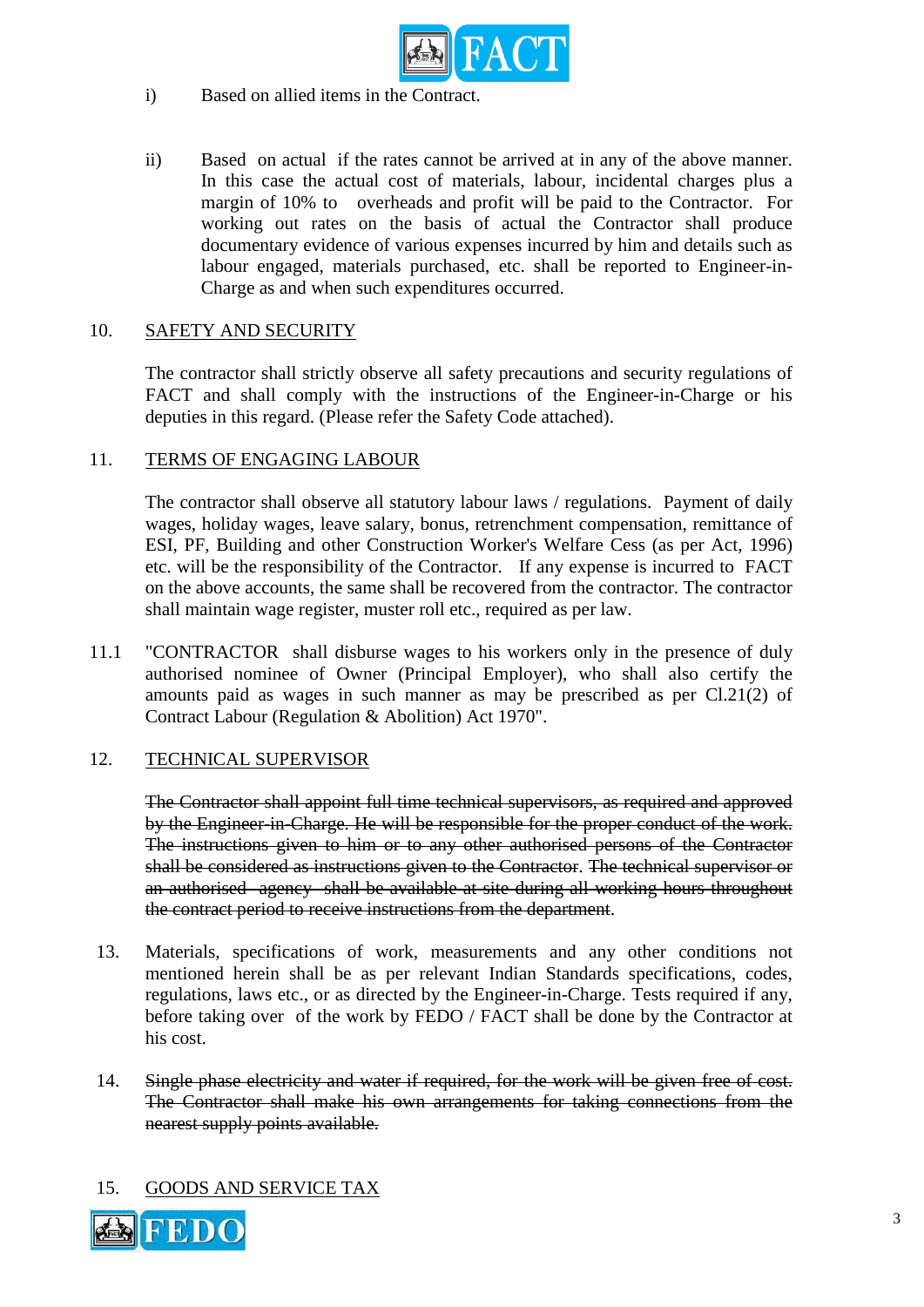

Rates quoted/accepted shall exclude GST. Contractor shall produce a self-attested copy of GST registration Certificate.

# 16. DISPUTES

In case of any disputes regarding rates for extra items and other claims, it shall be referred to the General Manager (FEDO) and his decision shall be final and binding on both parties.

- 17. In case of emergencies, the Contractor shall arrange work beyond the normal working hours as per instructions from the Engineer-in-Charge and no extra payment will be considered for such work.
- 18. The Contractor shall take care to see that none of the existing structures, fittings, other Contractor's properties etc., is damaged due to carelessness on his part or on the part of his workers. If such damages occur the company will have the right to recover such damages from the Contractor.
- 19. The Contractor shall sign on all the pages of documents and the tender shall be submitted to the DEPUTY GENERAL MANAGER (PROJECTS & CONSTRUCTION), FEDO, UDYOGAMANDAL.
- 20. The Contractor shall produce copy of their PAN Card and Goods & Services Tax registration certificate in their offer.
- 21. FEDO / FACT reserves the right to accept or reject any offer in whole or part without assigning any reasons. Incomplete or late bids are liable to be rejected.
- 22. The bidder shall furnish, if required, details of status of bidder, experience, current commitments, equipment available, etc.
- 23. Contractors shall use only calibrated test equipment/instruments for the works and that valid calibration/test certificates shall be available for all such instruments.
- 24. The Contractor shall enter his rate in both figures and words in his offer without fail.

# DEPUTY GENERAL MANAGER (PROJECTS & CONSTRUCTION), FEDO, UDYOGAMANDAL

Signature of contractor : Name : Address :

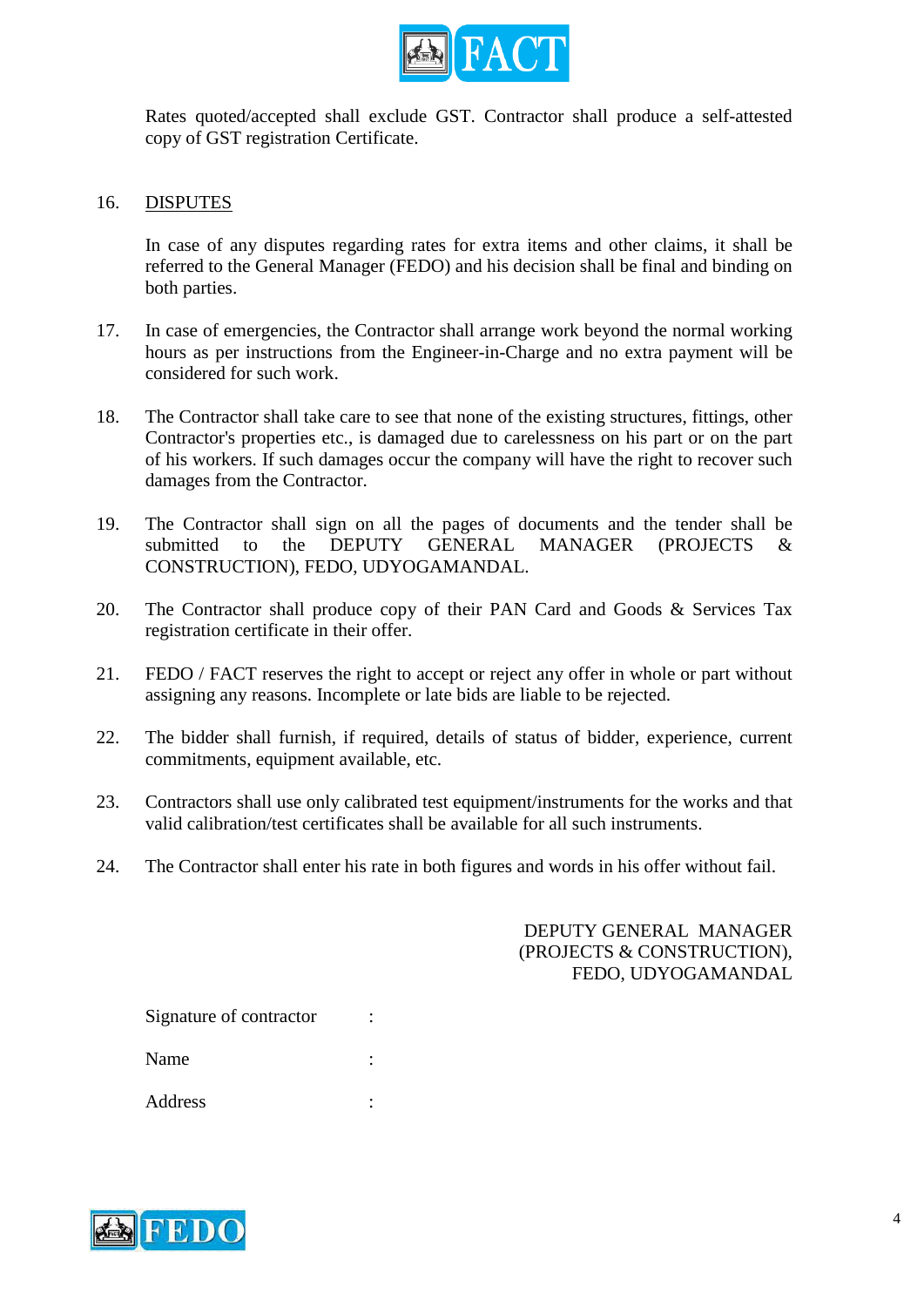

# **ANNEX –I TO NIT NO.XXXXX/2020-2021/E XXXXX SPECIAL CONDITIONS OF CONTRACT**

Sub: Hiring of Taxi for the use of FEDO construction site in Kerala

Ref: Tender No. 08001/2019-2020/E21047 dtd. 06.02.2020

- 1. Offers shall be for making available a Vehicle **(Tata, Mahindra & Mahindra, Maruti Suzuki, Toyota, Ford, Nissan, Renault or any other recent makes greater than 1000cc) on a full time monthly basis**. All statutory requirements for the vehicles with regard to Road Tax, Insurance Cover, Pollution Control Certificate etc. should be met by the Contractor at his cost. Cars with Private registration should not be used for hire. The registration details (copy of RC book), copies of Insurance, Pollution Free Certificate, etc. of the vehicles offered for hire are to be submitted along with your Quotation. Tender without the above documents will be summarily rejected.
- 2. The vehicles provided shall not be more than **7 (Seven) years** old on the date of induction of the same in our service and should be in top condition with good seat upholstery, neat and tidy seat covers. The vehicle shall be maintained to the full satisfaction of the Resident Construction Manager (RCM)/Site-in-charge. The vehicle should possess ALL KERALA TOURIST PERMIT.
- 3. The vehicle will be engaged for the use of the staff of the Company for travel in connection with the site activities of FEDO engineers as instructed by RCM / Sitein-charge. The taxi has to run normally at FEDO Construction Site at Puthuvypeen, trips to FEDO and other offices. The vehicle will be normally stationed at BPCL-KR Site at Puthuvypeen. However, if required, the taxi shall also run to other sites/locations within Kerala, as instructed by RCM/Site-incharge.
- 4. The contractor at his own cost should arrange all statutory requirements with regard to the vehicle and the driver. Observing of all statutory formalities and meeting of all expenses in this connection are the responsibilities of the contractor.
- 5. Cost of diesel, oils, fluids etc. for the vehicle and the driver's wages, overtime wages, batta etc. should be met by the Contractor.
- 6. For the vehicles taken on contract, the expenditure towards Toll charges, FASTAG, Parking fees, Permit, Entry pass, Insurance coverage for driver if required, etc. shall be borne by the Contractor.

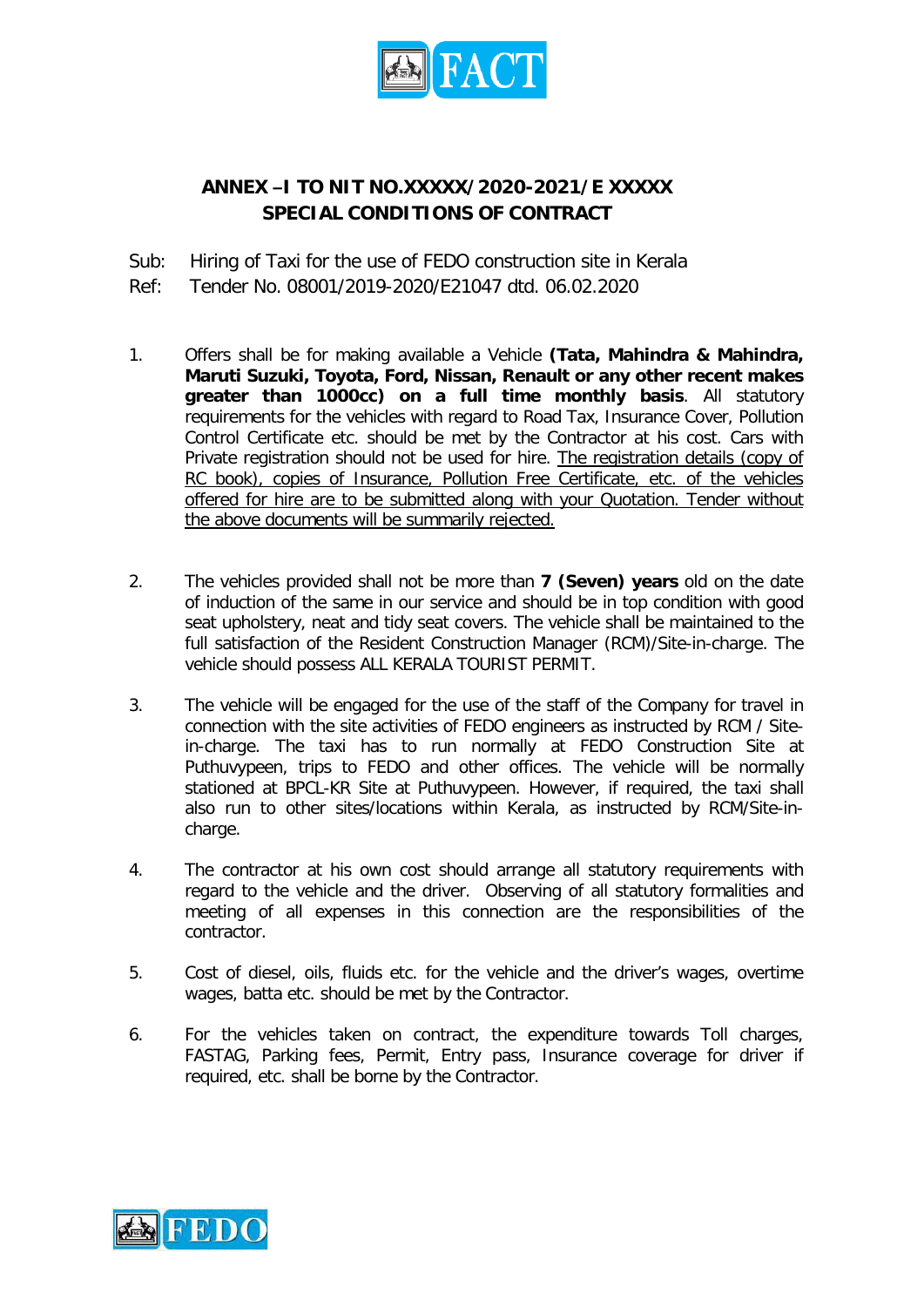

- 7. The contractor at his own cost should arrange all the required repairs and maintenance jobs including routine servicing. Whenever the vehicle is taken for such works the contractor should make available an alternate vehicle for the use of the site office.
- 8. In case of vehicle break down, another vehicle should be made available by the Contractor immediately as required by the Resident Construction Manager / Sitein- charge or his representative, failing which FACT-FEDO will be within its right to make alternate arrangement at the **risk and cost** of the Contractor and the additional cost, if any, shall be recovered from the contractor.
- 9. Rates shall be quoted in the prescribed format (enclosed as Schedule with the quotation document) as **lump-sum** amount for the initial 2000 kms for each month. The extra rate of `**12/-** per kilometer for every additional KM over and above the initial 2000 kms, will be paid extra during the particular month.
- 10. Bids will be evaluated based on rates with upper limit of utilization as 2000 KMs. Rate shall be quoted only for any of the vehicles mentioned in the notice.
- 11. The offer shall be valid for a period of 60 days from the quotation opening date.
- 12. The contract shall be awarded to the successful bidder for a period of **TWELVE** (**12**) months. The rates quoted by the bidder shall remain firm without any escalation on any account till the expiry of this contract period. The rate quoted shall be inclusive of all taxes. Levies, etc. Applicable GST will be paid extra.
- 13. On award of the contract, the successful bidder (who will be called the contractor thereafter) will be asked to report with the vehicle immediately as per the instruction of Resident Construction Manager / site-in-charge.
- 14. The vehicle and driver should be available for duty on all days including Sundays and other holidays round the clock (24 hours) as per the requirement of RCM/Site-in- charge.
- 15. A daily log book showing the opening and closing KM readings indicated in the speedometer of the vehicle, trip wise distances covered with signature of the Officer using the car etc. should be maintained in the vehicle and shall be produced whenever called for.
- 16. Contractor's / driver's contact address / telephone numbers etc. shall be furnished to the Resident Construction Manager /Site-in-charge on award of the contract.
- 17. The **Security Deposit for the work will be 10% of the lump-sum fee quoted for the month.** The Security Deposit shall be remitted immediately on receipt of work order in the form DD or e-payment in the Finance department of FACT at Udyogamandal for the satisfactory performance of this contract. In the case of the successful bidder, the EMD of Rs.1000/- (Rupees one Thousand only) would be adjusted against this Security

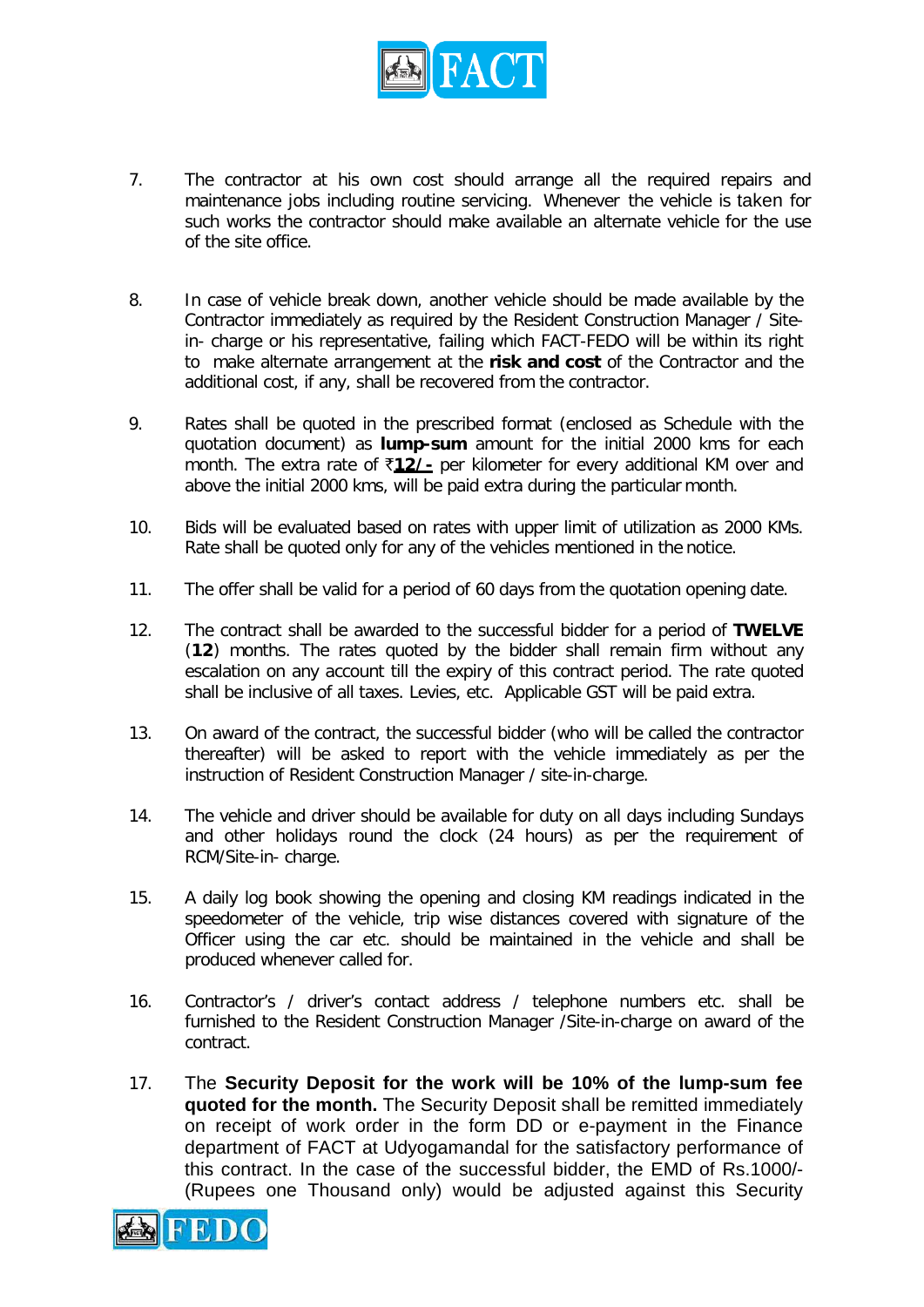

Deposit. The EMD of the unsuccessful bidders shall be refunded only after the acceptance of the offer made to the successful bidder and the remittance of the Security Deposit. No interest shall be payable for this Security deposit and shall be refundable to the contractor at the end of the contract period in case of satisfactory performance of the contract and shall be subject to forfeiture by FEDO in case the contractor fails to fulfill his obligations under thiscontract.

- 18. Payment against this contract will be made on monthly basis after deducting taxes as per Government rules. For this the contractor should present his bill in triplicate along with a copy of the relevant pages of the Log Book to the Resident Construction Manager / Site-in-charge or his authorized representative for his certification and onward transmission to Finance Department of FACT for releasing payment. If the usage of taxi is less than 2000 kms in any month, the contractor is eligible for claiming Lumpsum rate for 2000Kms.
- 19. Payment shall be through RTGS/NEFT only. For effecting payment bidder shall submit his/her bank details as per the format attached. Also a cancelled cheque shall be attached.
- 20. TDS as applicable will be effected.
- 21. The controlling officer for all matters concerned with this contract shall be the Resident Construction Manager / site-in-charge or his authorized representative.
- 22. The bidder shall sign on all pages of this document and submit along with EMD & copy of RC book.
- 23. The Contractor shall produce copy of their PAN Card in their offer.
- 24. The bidder should quote the applicable GST, clearly indicating the rate and the amount GST included in the bid and the classification of the respective service (as per GST) under which the GST is payable. In case the applicability of GST is not quoted explicitly in the offer by the Bidder, no extra GST will be paid. FACT will not entertain any future claim in respect of Service Tax against such offers.
- 25. For violation of the contract terms by not making available the required vehicle the following conditions will apply.
	- a) The additional expenses that are incurred by FACT for making alternate arrangement will be borne by the Contractor and will be deducted from the amount due to be paid to the Contractor.
	- b) The statement of FEDO-FACT about the expenses will be final and legally binding.
- 26 Resolution of disputes: Except where otherwise provided in the contract, all matters, questions, disputes or differences whatsoever, which shall at any time arise between the parties hereto, if any, shall be referred to the General Manager/FEDO and his decision shall be binding on both the parties.

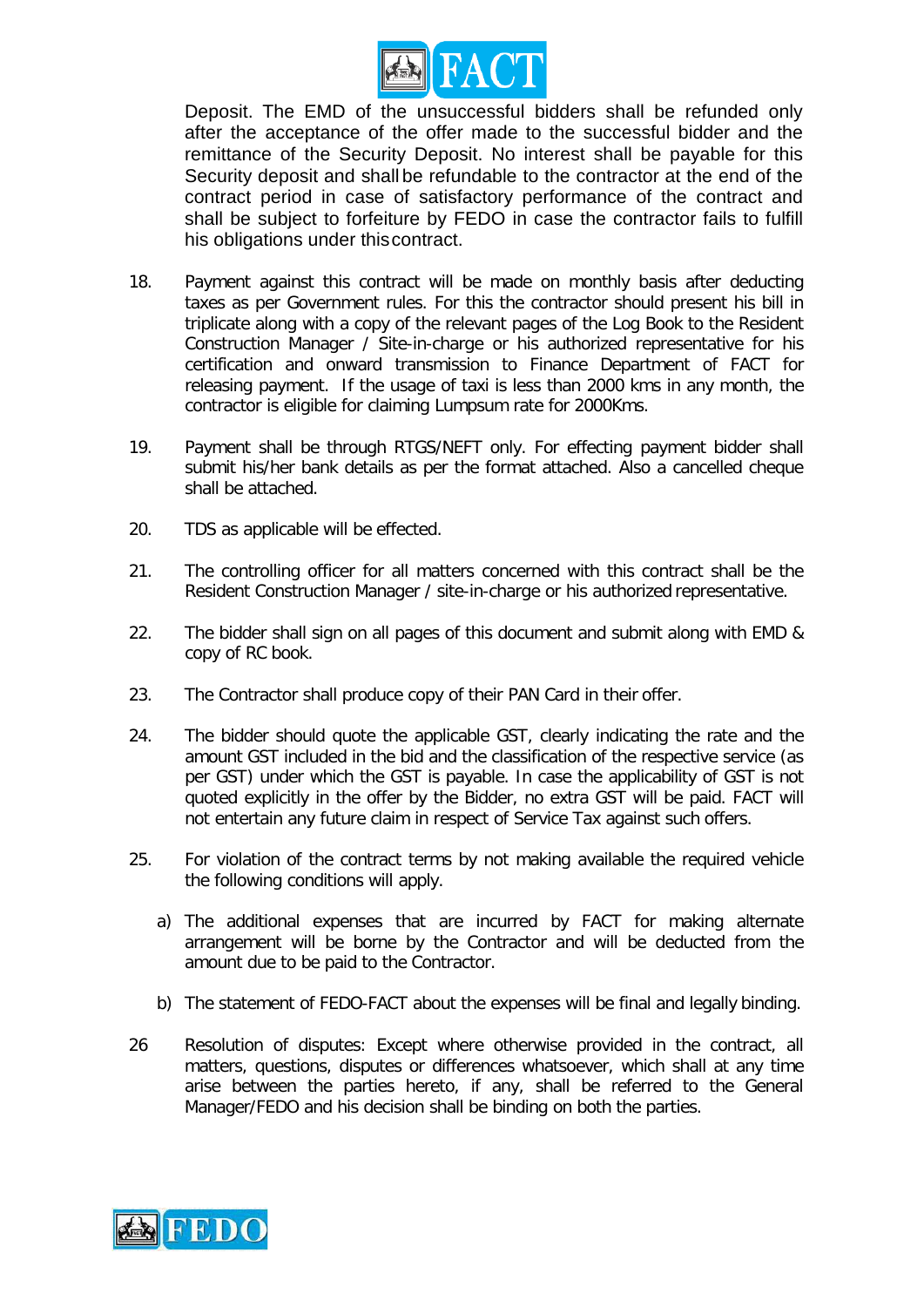

- 27. Any legal proceedings relating to the contract shall be limited to courts of law under the jurisdiction of the Kerala High Court at Ernakulam, Kerala.
- 28. Contract may be terminated by FEDO-FACT at any time with one week notice during the tenure of the contract if the services rendered by the contractor are found to be unsatisfactory and the Contractor will not be entitled to any claim of any nature whatsoever on account of such termination.
- 29. Contract may be terminated by FEDO-FACT at any time with one month notice for any unforeseen reason arises during tenure of the contract and the contractor will not be entitled to any claim of any nature whatsoever on account of such termination.
- 30. If any information given by the contractor is found to be false, FACT reserves the right to terminate the contract without any notice or assigning any reason thereof.
- 31. The contractor shall adhere to Fraud Prevention Policy of FACT and shall not indulge or allow anybody else working in his organization to indulge in fraudulent activities and shall immediately appraise FACT of fraud/suspected fraud as soon as it comes to notice.
- 32. FACT reserves the right to reject any or all the Quotations without assigning any reason thereof. The decision of FACT in the matter will be final.
- 33. FACT will in no way indemnify against any eventualities arising out of accidents and punishments by legal/statutory authorities due to negligence on the part of the contractor/agency/ driver, as the case may be.
- 34. For any further clarification in this regard please contact DEPUTY GENERAL MANAGER (CONSTRUCTION).

DEPUTY GENERAL MANAGER (CONSTRUCTION)

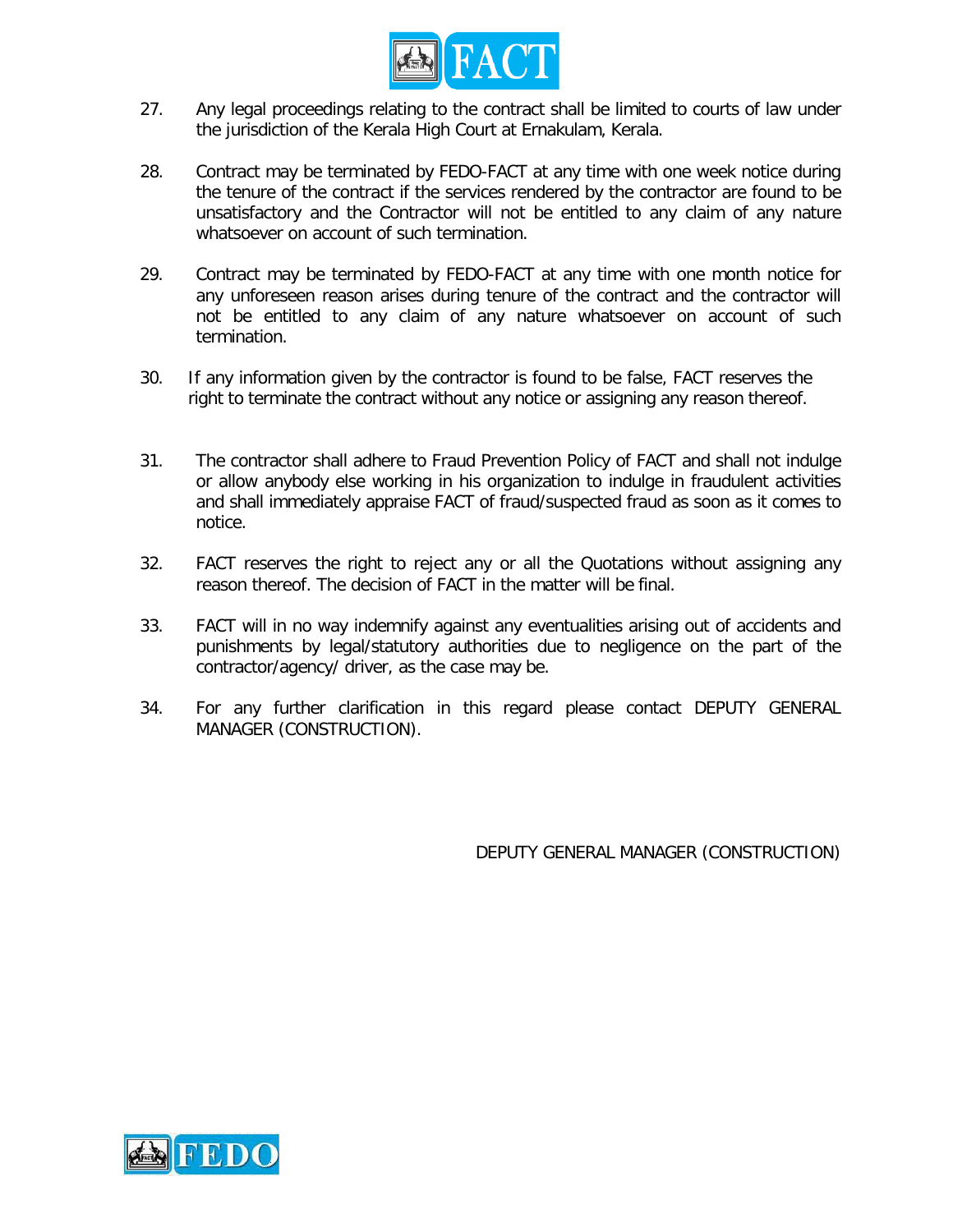# **PRICE NOT TO BE FILLED HERE**

| <b>CONSTRUCTION</b><br><b>DEPARTMENT</b> |                                                                  |                  | SCHEDULE OF ITEM OF WORKS (UNPRICED BOQ)                                                                           |                   |                           |             |                 |            |                                    | 8140-25-PS-001-EST<br>PAGE 1 OF 1 |                | R <sub>0</sub>                                      |             |               |             |  |
|------------------------------------------|------------------------------------------------------------------|------------------|--------------------------------------------------------------------------------------------------------------------|-------------------|---------------------------|-------------|-----------------|------------|------------------------------------|-----------------------------------|----------------|-----------------------------------------------------|-------------|---------------|-------------|--|
|                                          | NAME OF WORK:<br>HIRING OF TAXI FOR THE USE OF FEDO CONSTRUCTION |                  |                                                                                                                    |                   |                           |             | <b>CUSTOMER</b> | $\sim$ 1   | <b>FEDO</b>                        |                                   | VENDOR :       |                                                     |             |               |             |  |
|                                          |                                                                  |                  | SITE IN KERALA                                                                                                     |                   |                           |             |                 | P.O. No.   |                                    |                                   |                |                                                     | DATE:       |               |             |  |
| SL.                                      | Mat.                                                             |                  | <b>DESCRIPTION OF ITEM</b>                                                                                         |                   |                           |             | <b>UNIT</b>     | <b>QTY</b> |                                    |                                   | UNIT RATE(Rs.) |                                                     | AMOUNT(Rs.) |               |             |  |
| No.                                      | Code                                                             |                  |                                                                                                                    |                   |                           |             |                 |            |                                    | Fig.                              |                | Words                                               |             | $(6)=(4)x(5)$ |             |  |
| (1)                                      |                                                                  |                  |                                                                                                                    | (2)               |                           |             | (3)             | (4)        |                                    |                                   | (5)            |                                                     |             | (6)           |             |  |
| $\mathbf{1}$                             | 001                                                              | RATE)            | IOCL- TAXI SEVICE FOR THE USE OF FEDO CONSTRUCTION SITE IN<br>TAXI- KERALA for 2000 KM PER MONTH( MONTHLY LUMP SUM |                   |                           | LS.         | 12              |            | <b>QUOTED/NOT</b><br><b>QUOTED</b> |                                   |                |                                                     |             | #VALUE!       |             |  |
|                                          |                                                                  |                  |                                                                                                                    |                   |                           |             |                 |            |                                    |                                   |                | <b>TOTAL</b>                                        |             |               | #VALUE!     |  |
|                                          | <b>Total(In Words)</b><br>GST extra @ applicable rates           |                  |                                                                                                                    |                   |                           |             |                 |            |                                    |                                   |                |                                                     |             |               |             |  |
| $\mathbf 0$<br>Rev.No                    |                                                                  | 11.10.19<br>Date | First issue<br>Description                                                                                         | SK<br><b>PRPD</b> | <b>JTG</b><br><b>CHKD</b> | KK<br>APPRD |                 |            |                                    |                                   |                | <b>FACT ENGINEERING AND DESIGN ORGANISATION FOR</b> |             |               | <b>FEDO</b> |  |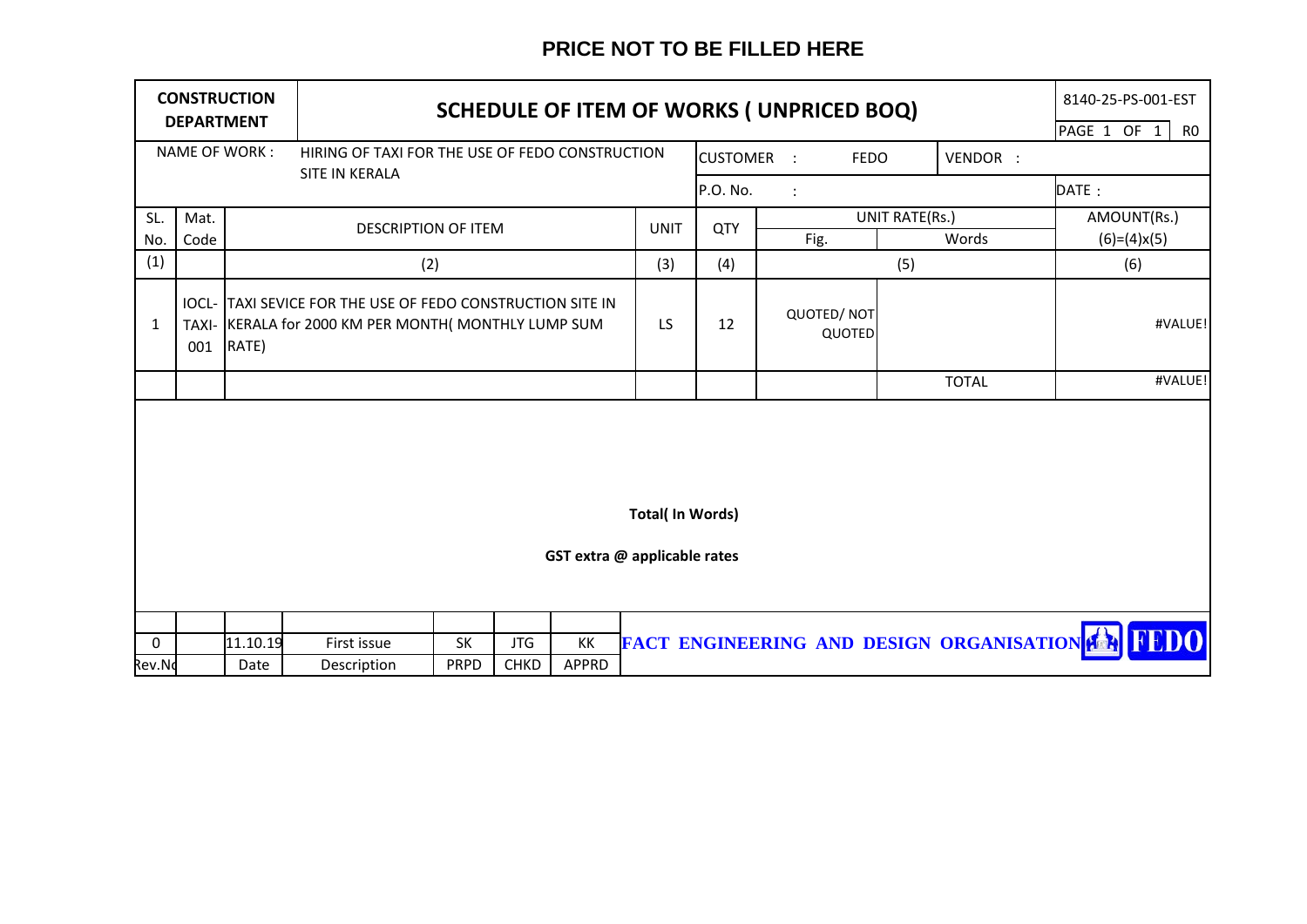**CONSTRUCTION** DEPARTMENT

# FORM OF BID Page 1 of 1

TENDER NO: 08001/2019-2020/E21047 ATTACHMENT- II C

die

**FED** 



# DETAILS REGARDING GOODS & SERVICE TAX

- 1. Whether Goods & Service Tax is applicable for this work Yes / No
- 2. If Yes, **bidder is requested to quote the Goods & Service Tax extra as applicable**.
- 3. If No, a declaration regarding the non-applicability of GST to be given. The same shall be liable for verification service is outside the preview of Service Tax is attached – Yes / No
- 4. Whether Goods &Service tax Registration No. with copy of certificates

furnished Yes / No

Note:

- 1. Strike off whichever is not applicable
- 2. If Goods & Service Tax is extra on quoted amount, the % of

GST Considered shall be furnished in Price bid

25FT003D/03

FACT ENGINEERING AND DESIGN ORGANISATION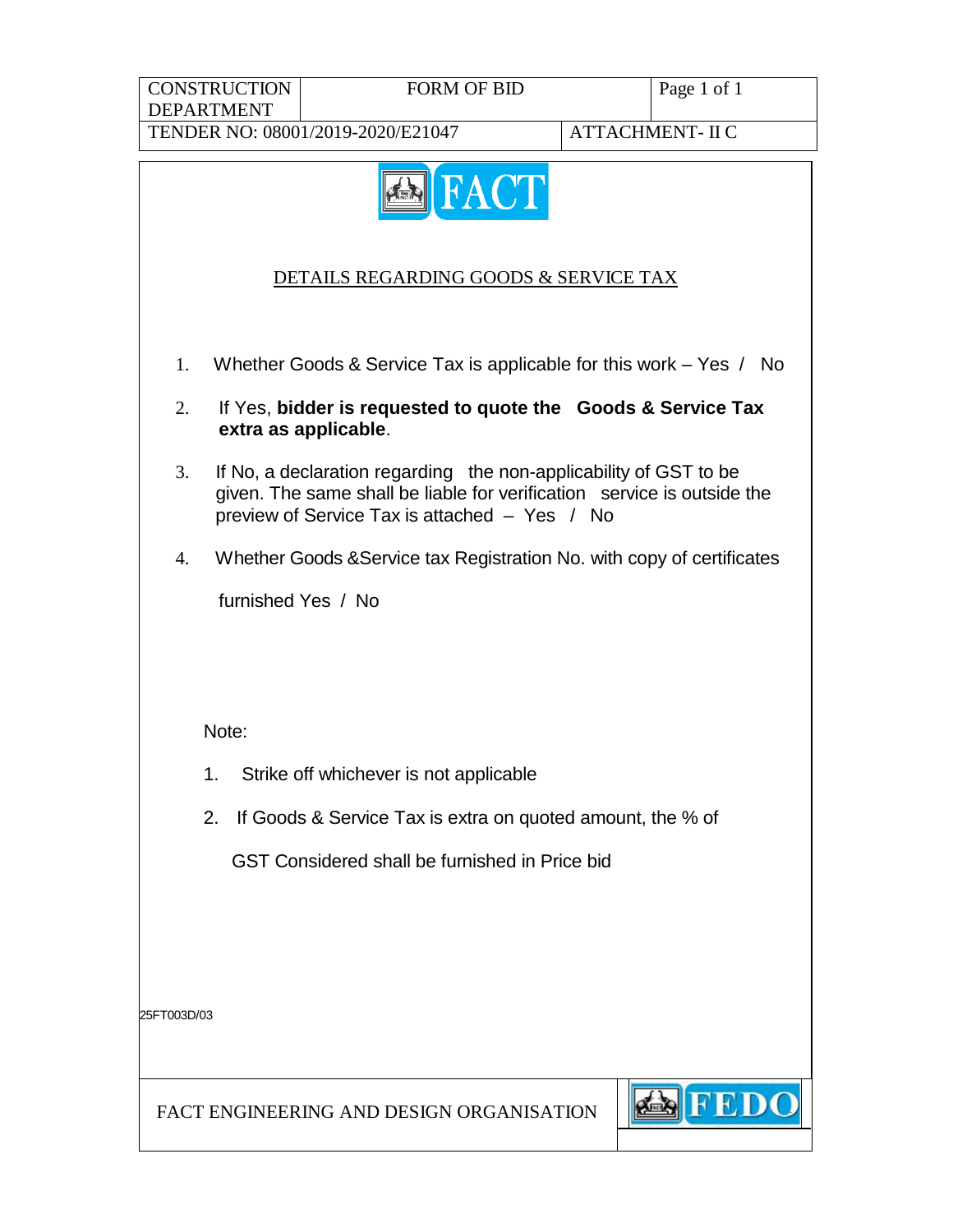**PROCUREMENT** 

**PAGE 1 OF 1 R**

#### **TPS No. E21047 - 25 - TS - 001**

# **LIST OF DEVIATIONS**

| <b>S. No.</b> | Description     | <b>Reasons for Deviation</b> |
|---------------|-----------------|------------------------------|
|               |                 |                              |
|               |                 |                              |
|               |                 |                              |
|               |                 |                              |
|               |                 |                              |
|               |                 |                              |
|               |                 |                              |
|               |                 |                              |
|               |                 |                              |
|               |                 |                              |
|               |                 |                              |
|               |                 |                              |
|               |                 |                              |
|               |                 |                              |
|               |                 |                              |
|               |                 |                              |
|               |                 |                              |
|               |                 |                              |
|               |                 |                              |
|               |                 |                              |
|               |                 |                              |
|               |                 |                              |
|               |                 |                              |
|               | Name of Vendor: |                              |
|               |                 |                              |

00FT014/94

00FT014/94

Date: Case of the Summer Mame & Designation Seal & Signature

**FACT ENGINEERING AND DESIGN ORGANISATION**

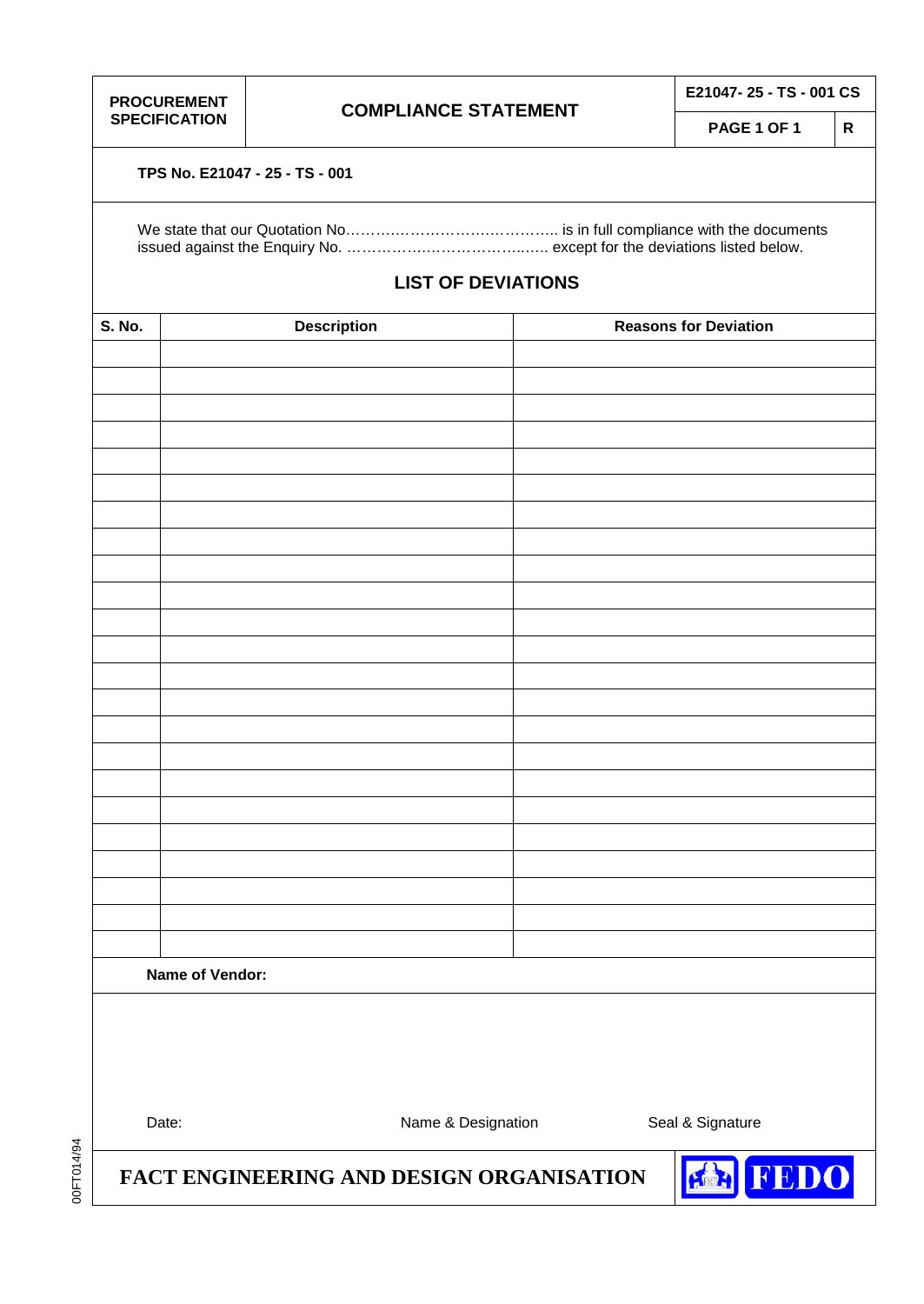- 1. The Contractor shall observe all statutory and legal requirement by Central and State Governments applying to the work as well as local regulations applying to the site issued by Owner or any Authority.
- 2. Particular attention is drawn to the following

a) In case of accident, Owner's Safety Engineer/Engineer-in-charge shall be informed in writing within 24 hours of the accident. The Contractor shall strictly follow regulations laid by Factory Inspector and Government authorities in this regard.

- b) Fencing all Contractor's plant, platforms, excavations etc.
- c) Compliance with all Electricity regulations.
- d) Compliance with statutory requirements for inspection and test of all lifting appliances And auxiliary lifting gear.
- 3. Staircases, doors or gangways must not be obstructed in any way that will interfere with means of access or escape.
- 4. The Contractor shall notify Owner of his intention to bring on site any equipment or container holding liquid or gaseous fuel or other substances which might create a hazard. The OWNER will have the right to prohibit the use of such equipments or to prescribe the conditions under which such equipment may be used.
- 5. Where it is necessary to provide and/or store petroleum products or petroleum mixtures and explosives, the Contractor shall be responsible for carrying out such provisions and/or storage in accordance with the rules and regulations laid down in petroleum and Carbide of Calcium Manual published by the Chief Inspector of Explosives of India. All such storage shall have the prior approval of the OWNER. In case approvals are required from Chief Inspector of Explosives or any statutory authorities, the Contractor shall be responsible for obtaining the same.
- 6. The Contractor shall be responsible for the safe storage and use of any radiographic sources or those of his Sub-contractor.
- 7. 'Work Permit' in the prescribed proforma shall be obtained from OWNER's Safety Engineer/Engineer-in-charge before carrying out any work within the project premises in the following situations:
	- a) Any work involving open flames and sparks such as welding, gas cutting, soldering, grinding etc.
	- b) Sand blasting
	- c) Entry in to hazardous and potentially hazardous areas
- 8. Good house keeping must be practiced by Contractor's personnel at all times within the project area.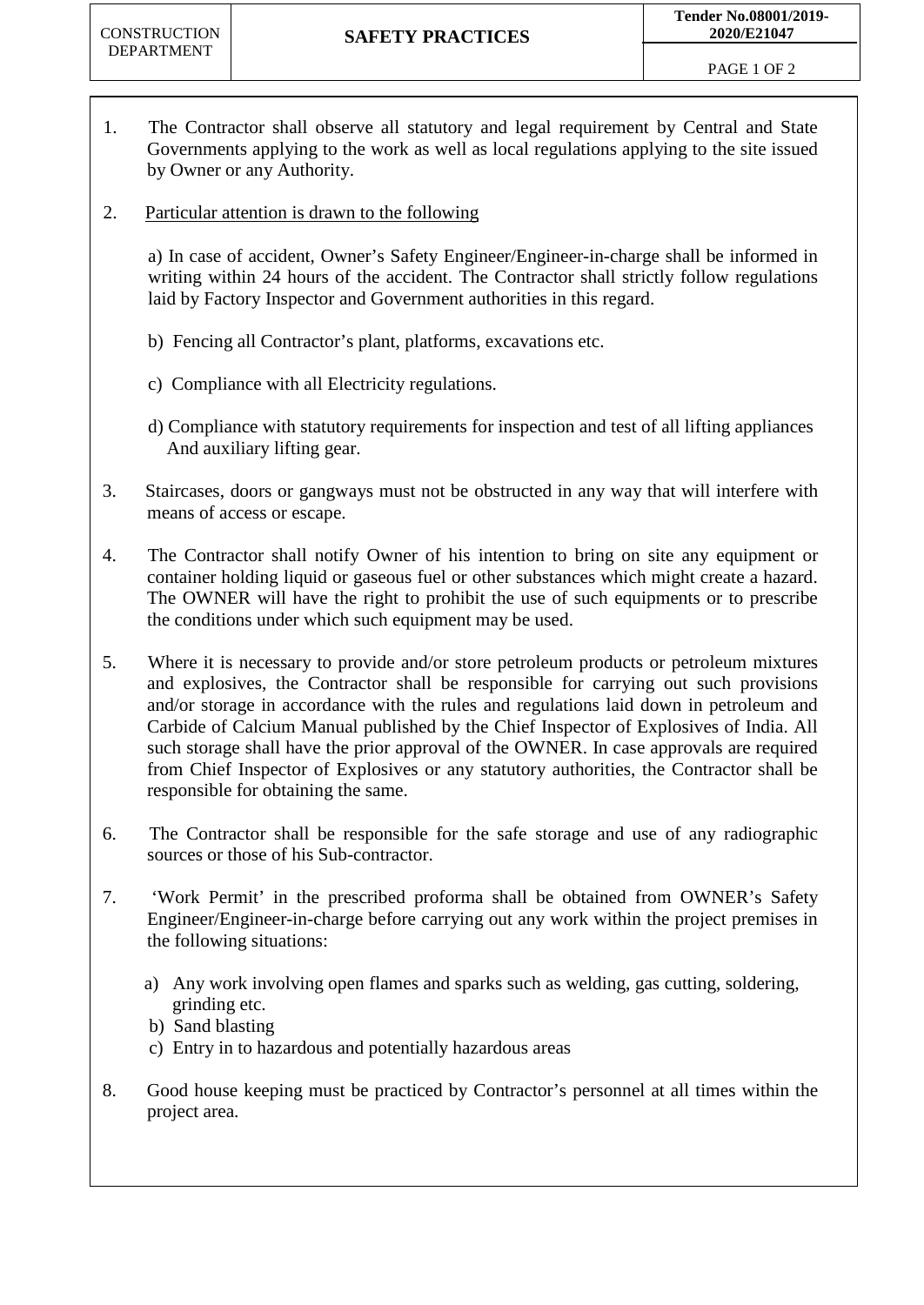- 9. For the safe execution of certain works, personal protective safety devices as stipulated by Safety codes/Safety Engineer shall be provided and maintained by the Contractor.
- 10. Any unsafe work practice /working conditions during execution of work shall be corrected immediately on bringing the same to the attention of Contractor by OWNER'S Safety Engineer.
- 11. Contractor shall strictly adhere to safe traffic practices within project area with respect to speed limit, parking of vehicles etc.
- 12. Electrical Safety Regulations
- 12.1 In no circumstances the Contractor will interfere with fuses and electrical equipments belonging to the OWNER or other Contractors.
- 12.2 Before the Contractor connects any electrical appliances to any plug or sockets belonging to the OWNER or other Contractors he will,
	- a) Satisfy OWNER/Engineer-in-charge that the appliance is in good condition.
	- b) Inform the OWNER/Engineer-in-charge of the maximum current rating, voltage and Phase of the appliance.
	- c) Obtain permission from OWNER/Engineer-in-charge for taking power connection From the specified point.
- 12.3 Permission for power connection will not be granted until OWNER/Engineer-in-charge is satisfied that the appliance is in good working condition and proper earthing connection is provided.
- 12.4 No electric cable in use by the OWNER/other Contractor will be disturbed with out prior permission. No weight of any description will be imposed on any such cable and no ladder or similar equipment will rest against or attached to it.
- 12.5 No work must be carried out on any live equipment. The equipment must be made safe and a 'WORK PERMIT' issued by engineer-in-charge before any work is carried out.
- 12.6 Contractor shall employ a full time electrician to maintain the temporary electrical installation of the Contractor.
- 12.7 Contractor shall follow Safety procedure issued by OWNER at the time of commencement of work and updated from time to time.
- 13. Contractor shall have arrangements to transport his workmen for medical attention in the event of an accident at work site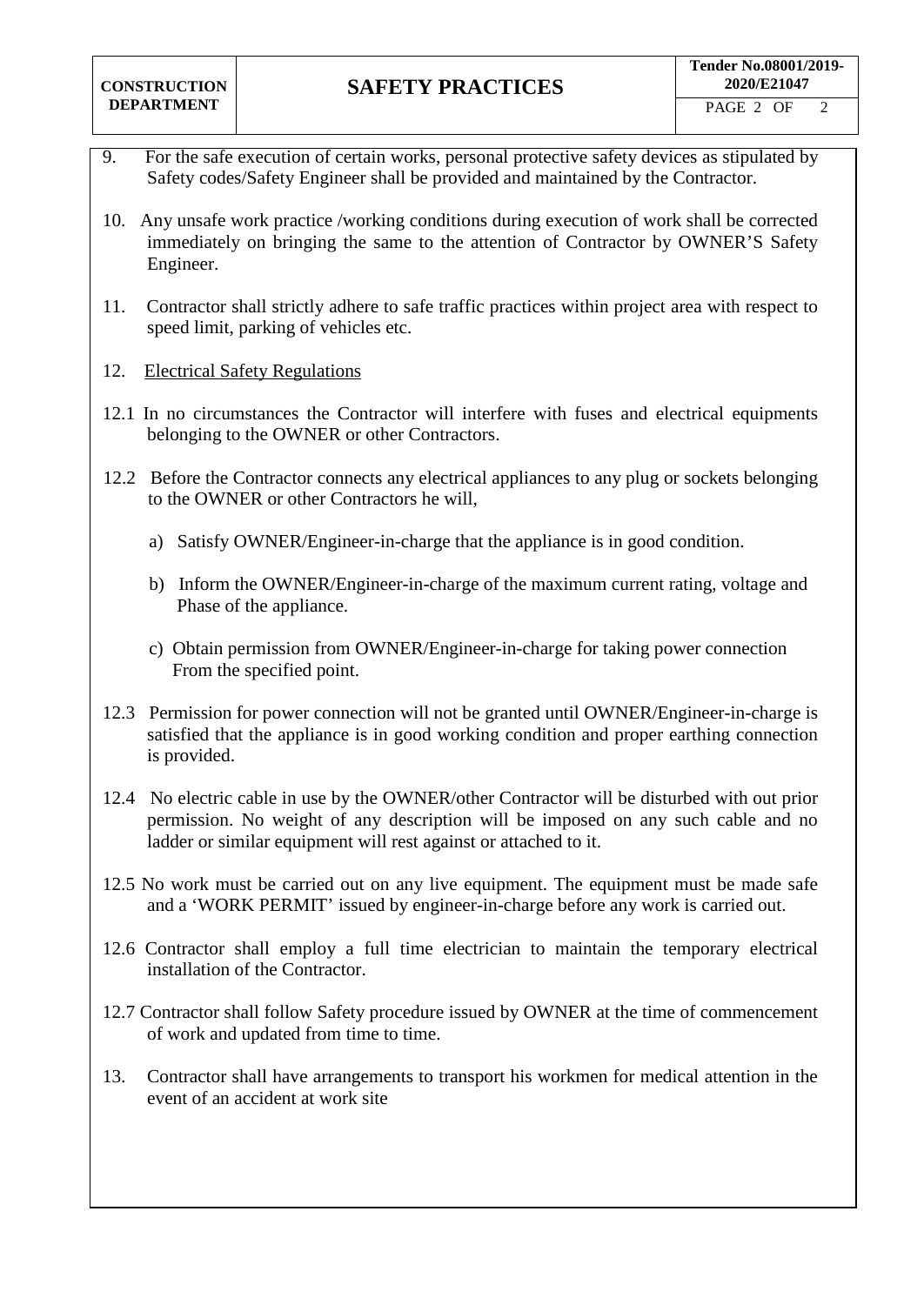# **THE FERTILISERS AND CHEMICALS TRAVANCORE LIMITED**

# **VENDOR DATA FORM**

| $\overline{\mathsf{SI}}$ .<br>No. | <b>Description</b>                                                          | To be filled in by Vendor                        |  |
|-----------------------------------|-----------------------------------------------------------------------------|--------------------------------------------------|--|
|                                   | <b>Company Profile</b>                                                      |                                                  |  |
| $\mathbf{1}$                      | Name of Vendor                                                              |                                                  |  |
| $\overline{2}$                    | Name and address of Chief Executive                                         |                                                  |  |
| 3                                 | Address:<br>a: Regd. Office                                                 |                                                  |  |
|                                   |                                                                             | b: Factory                                       |  |
| $\overline{4}$                    | <b>PIN Code</b>                                                             |                                                  |  |
| 5                                 | <b>Telephone Nos</b>                                                        |                                                  |  |
| $6\phantom{1}$                    | <b>Tele Tax Nos</b>                                                         |                                                  |  |
| $\overline{7}$                    | E mail ID                                                                   |                                                  |  |
| 8                                 | <b>Contact Person</b>                                                       |                                                  |  |
| 9                                 | Details of Local Office/ Representatives/ Liaison<br>Agents                 |                                                  |  |
| 10                                | PAN No                                                                      |                                                  |  |
| 11                                | <b>GST Registration No.</b>                                                 |                                                  |  |
| 12                                | Please Upload the Format verified by Bank along<br>with a cancelled Cheque) | Bank Details (Payment will be made through RTGS. |  |

(New Vendors please upload this format duly filled along with Cover.1 Technical Bid of the offer)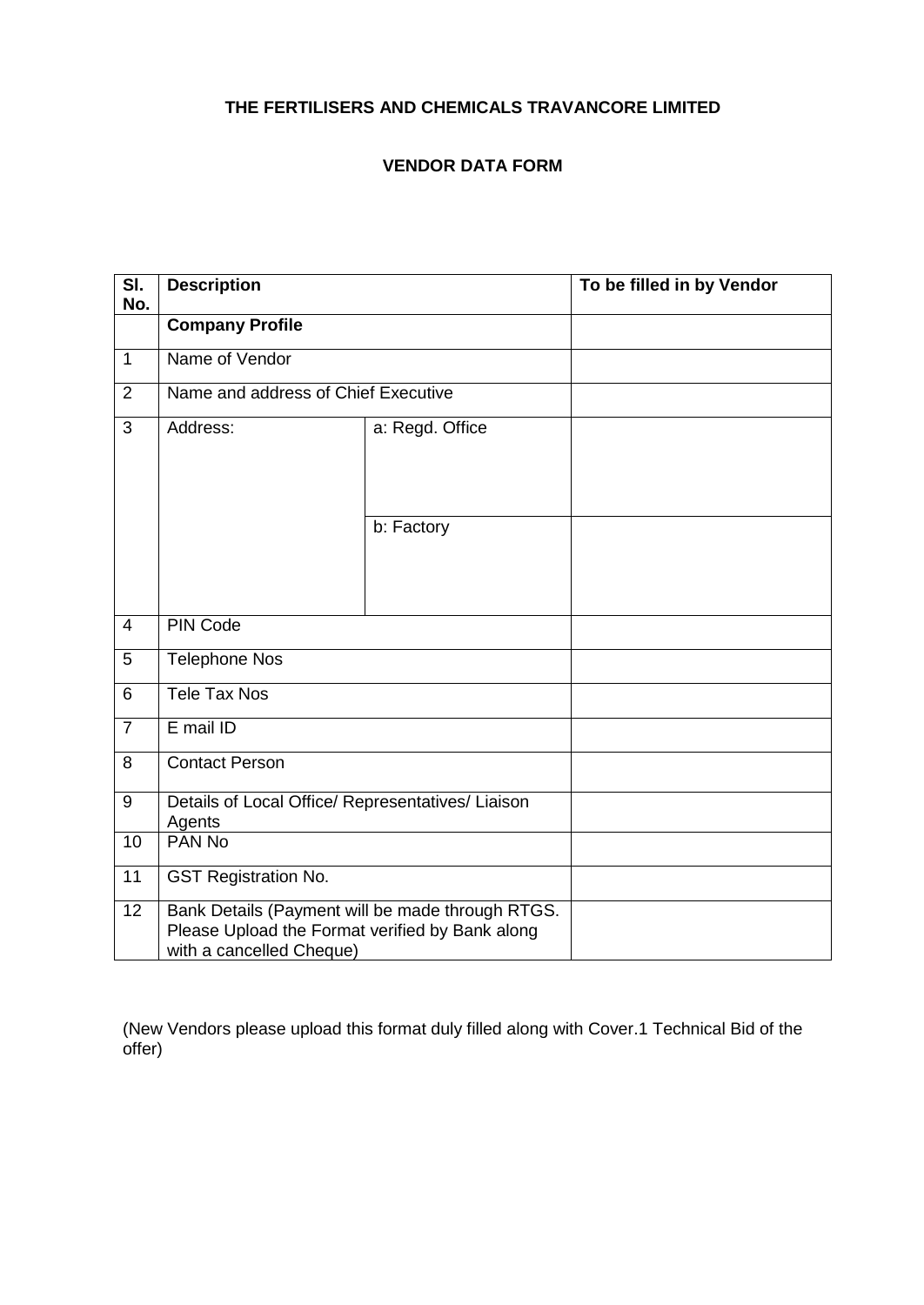#### **Master Data required for Online Payments (RTGS / NEFT / Fund Transfer)**

To

The Deputy General Manager (Finance) The Fertilizers and Chemicals Travancore LTD Udyogamandal Kerala

(Attach a cancelled Cheque leaf also)

| $\mathbf 1$    | Vendor Code, Name              |  |
|----------------|--------------------------------|--|
| $\overline{2}$ | Income Tax PAN No              |  |
| $\overline{3}$ | Name of the Bank               |  |
| $\overline{4}$ | Address of bank<br>branch      |  |
| $\overline{5}$ | City & State                   |  |
| $6\phantom{1}$ | IFS Code of the bank<br>branch |  |
| $\overline{7}$ | Name of the bank<br>branch     |  |
| 8              | Bank Account No.               |  |
| 9              | Account Holder's<br>Name       |  |
| 10             | Email address                  |  |

For Name

Signature & Seal

# **Verification by the Bank**

We hereby certify that all the above particulars relating to Bank Account are verified and found to be correct as per the records of the bank.

Signature and Seal of the Authorized signatory of the bank

(New Vendors please upload this format duly filled along with Cover.1 Technical Bid of the offer)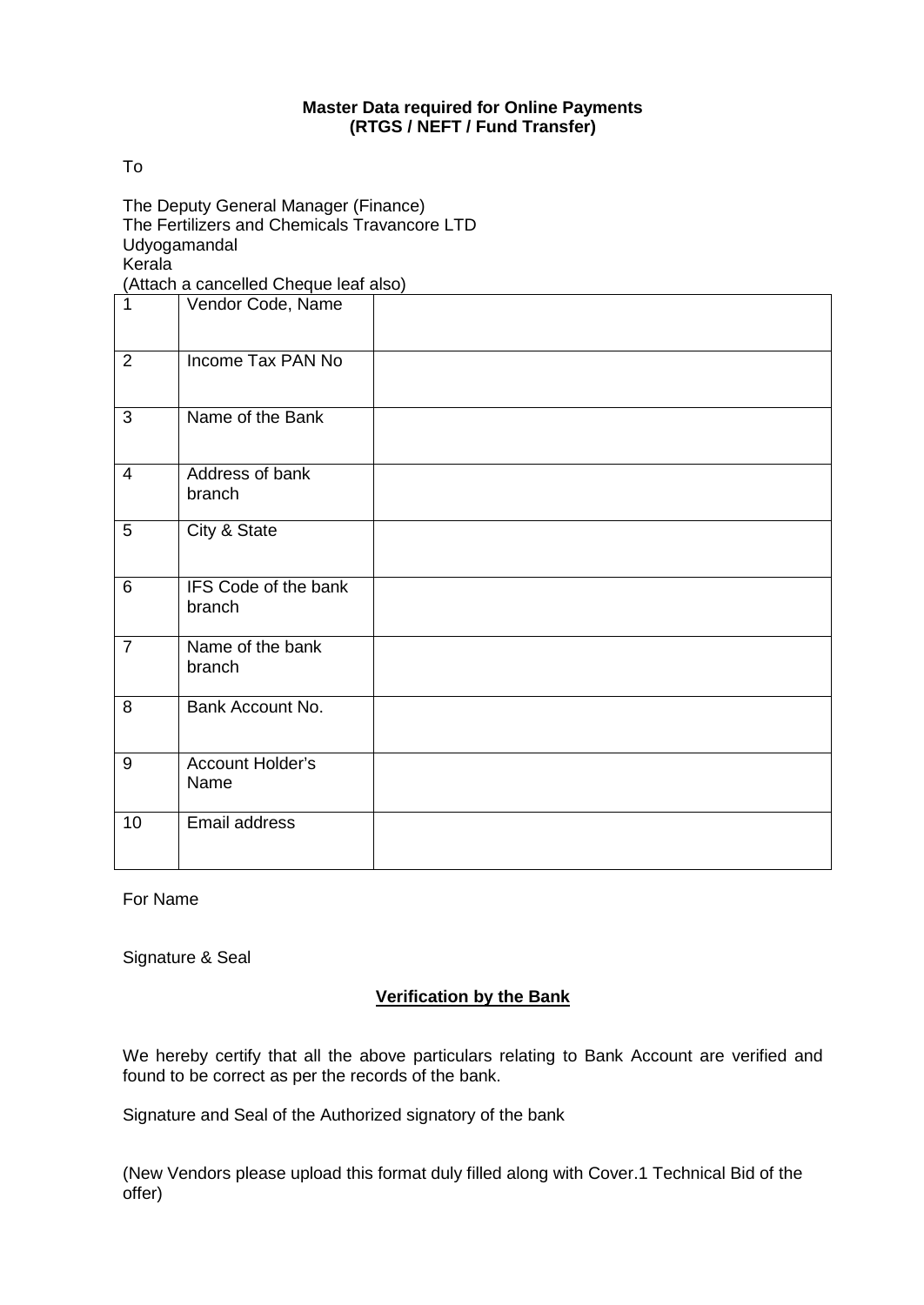

**8140-25-SL- E21047**

## **FORM OF BANK GUARANTEES FOR EMD. SECURITY DEPOSIT/ PERFORMANCE BOND**

**SCHEDULE – L**

**Page 1 of 6**

#### PROFORMA BANK GUARANTEE FOR EMD

TENDER/CONTRACT NO. ……………………………………….

(Rs. 200/- Stamp Paper)

FACT ENGINEERING AND DESIGN ORGANISATION, A Division of The Fertilisers And Chemicals, Travancore Limited, Udyogamandal - 683 501 **Kochi, India**

THIS DEED made ........................ ………….day of........... …………201…..

By…………………………………..Bank ( Name & Address of the branch of the bank ) a Bank incorporated in……………………… and having its Registered Office at……………….. (hereinafter called "The Bank" which expression shall include its successors and assigns)

| (hereinafter called the TENDERER) are submitting tender for the work of |  |  |  |  |  |  |  |
|-------------------------------------------------------------------------|--|--|--|--|--|--|--|
|                                                                         |  |  |  |  |  |  |  |
| . for                                                                   |  |  |  |  |  |  |  |

…………………………………………………………………………

against the invitation to Tender No ………………… Dated……………………of FACT Engineering and Design Organisation, hereinafter called the CONSULTANT subject to the terms and conditions therein.

AND WHEREAS the said Invitation to Tender provides that Tenderer shall along with the Tender furnished an Earnest Money Deposit of Indian Rupees………………………. (Rupees ……………………………… only) in the form therein mentioned and the form of payment of Earnest Money Deposit includes guarantee by any Nationalised / Scheduled or Foreign Sank registered in India, undertaking full responsibilities to indemnify and pay The Fertilisers and Chemicals Travancore Limited, Udyogamandal, Kochi, India in case of default by the Tenderer. And the said Tenderer has approached us and at their request and in consideration of the promises we, the said Bank have agreed to give such guarantee as hereinafter mentioned.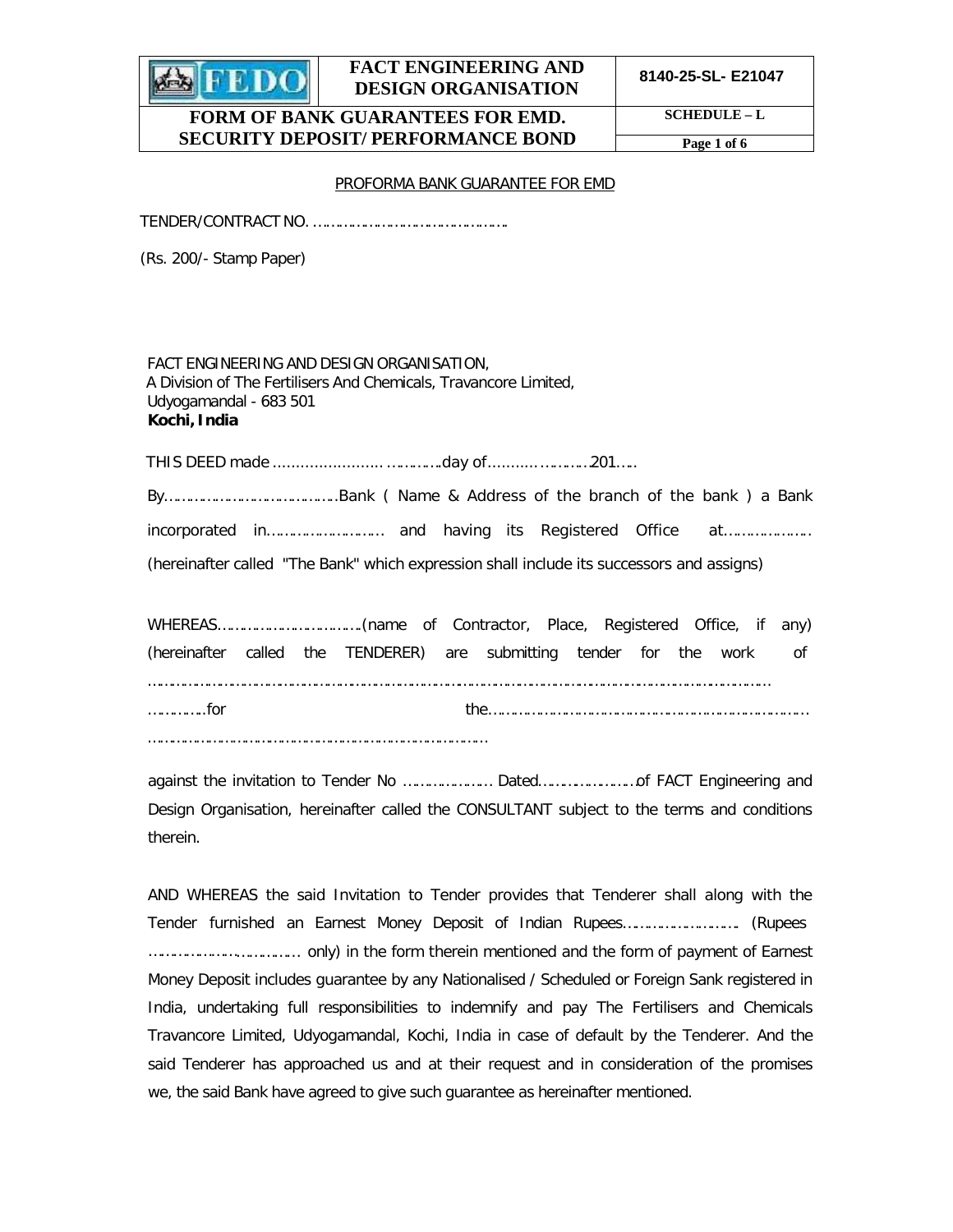# **FORM OF BANK GUARANTEES FOR EMD. SECURITY DEPOSIT/ PERFORMANCE BOND**

**SCHEDULE – L Page 2 of 6**

- 1. We, the BANK do hereby unconditionally undertake to pay the CONSULTANT merely on demand and without demur all monies to the Extent of Rs……………(Rupees …………………..………………only). on commission of any breach by the said TENDERER of any of the terms and conditions of the said tender or by reason of the TENDERER'S failure to perform said tender. The BANK hereby agrees that the decision and demand of the CONSULTANT on the aforesaid matter and or as to the amount payable by the BANK shall be final, conclusive and binding on the BANK without further proof.
- 2. We, further undertake to pay to the CONSULTANT any money so demanded notwithstanding any dispute or disputes raised by the TENDERER in any suit or proceeding before any Court or Tribunal relating thereto our liability under this present being absolute and unequivocal.
- 3. The payment so made by us under this guarantee shall be a valid discharge of our liability for payment thereunder and the TENDERER shall have no claim against us for making such payment.
- 4. This guarantee is not revocable by notice during its currency but will continue with full force until all the obligations of the TENDERER under the terms of the Tender have been met and the CONSULTANT discharges the guarantee accordingly. This guarantee shall not be affected by any change in the constitution of the BANK or CONSULTANT or TENDERER nor shall this guarantee be affected by any change in the constitution of the CONSULTANT /TENDERER by absorption with any other body or corporation and this guarantee will be available to or enforceable by such body or corporation.
- 5. The CONSULTANT may without affecting BANK'S liabilities and obligations hereunder grant time or other indulgence to or compound with the TENDERER or enter into any agreement or composition or agree to forbear or forbear to enforce any of the terms and conditions of the said tender against the TENDERER or agree to vary any of the terms and conditions of the said tender.
- 6. Notwithstanding anything contained in the foregoing our liability under this guarantee is limited to a maximum of Rs…………………………Rupees ……………………….only). Our guarantee shall remain in force until ……………………………unless a claim or demand under this guarantee is made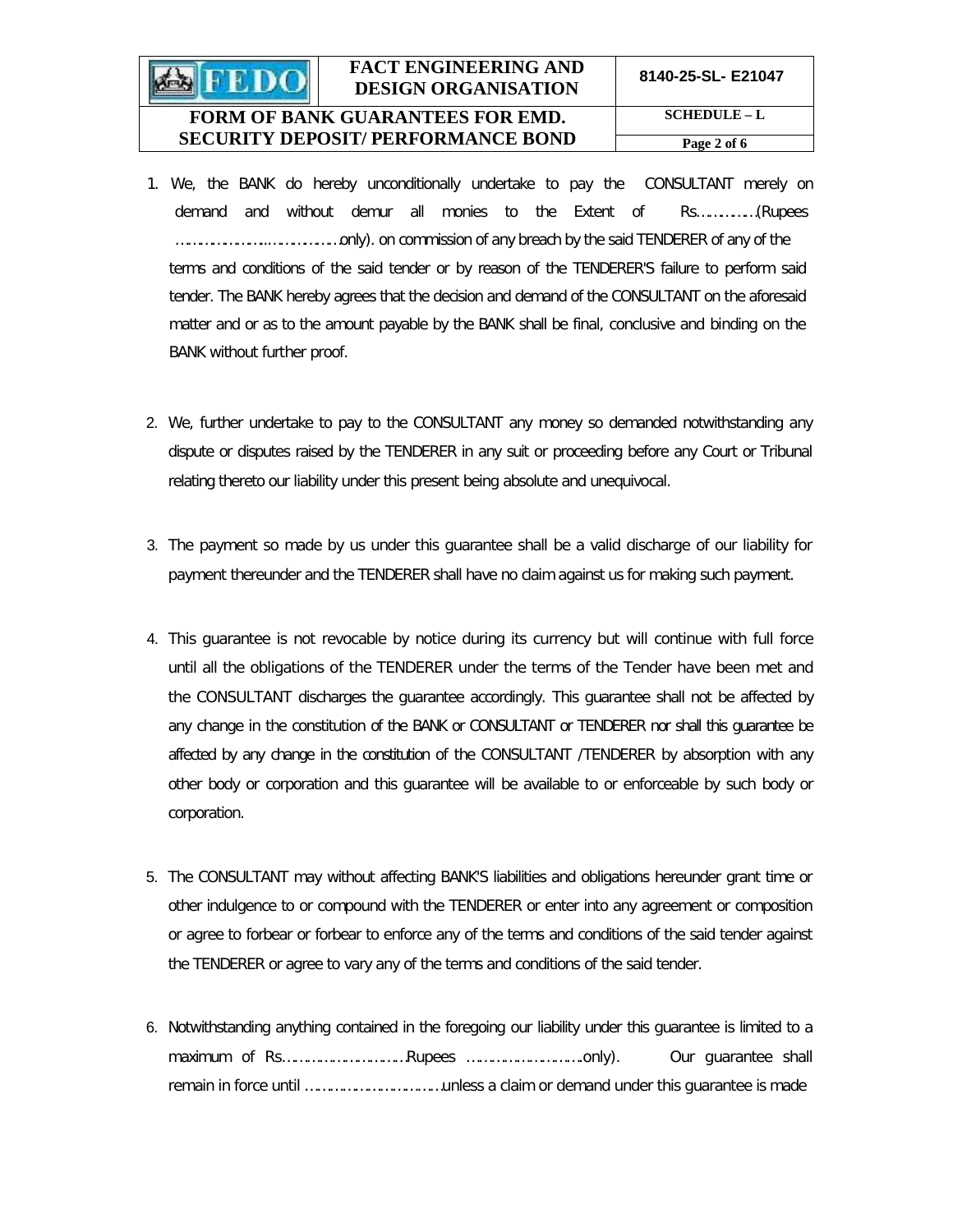**8140-25-SL- E21047**

# **FORM OF BANK GUARANTEES FOR EMD. SECURITY DEPOSIT/ PERFORMANCE BOND**

**SHEDO** 

**SCHEDULE – L Page 3 of 6**

on us within six months after the expiry of the above date, all your rights under the said guarantee shall be forfeited and we shall be released and discharged from all liabilities thereunder.

- 7. We ....................................................: ................Bank lastly undertake not to revoke this guarantee during its currency except with the previous consent of the CONSULTANT in writing. Any notice by way of request, demand or otherwise hereunder may be sent by registered post to the BANK addressed as afore said and if sent by in registered post it shall be deemed to have been given at the time when it would be delivered in due course of post and in proving such notice when given by registered post it shall be sufficient to prove that the envelope containing the notice was sent by registered post and certificate signed by an officer of the CONSULTANT that the envelope was so posted shall be conclusive.
- 8. Disputes/differences, if any, relating to or arising out of this Bank Guarantee, shall be settled by courts having jurisdiction over Udyogamandal in Kerala State, where the registered office of the company is situated and no other court shall have jurisdiction in the matter.

We have the power to issue this quarantee in your favour and the undersigned has full power to do so.

| Full address of the | For (Name of Bank): |   |
|---------------------|---------------------|---|
| Bank issuing        | Authorised official |   |
| this Guarantee:     | <b>Name</b>         |   |
|                     | Designation         | ÷ |

Date: (Bank Seal)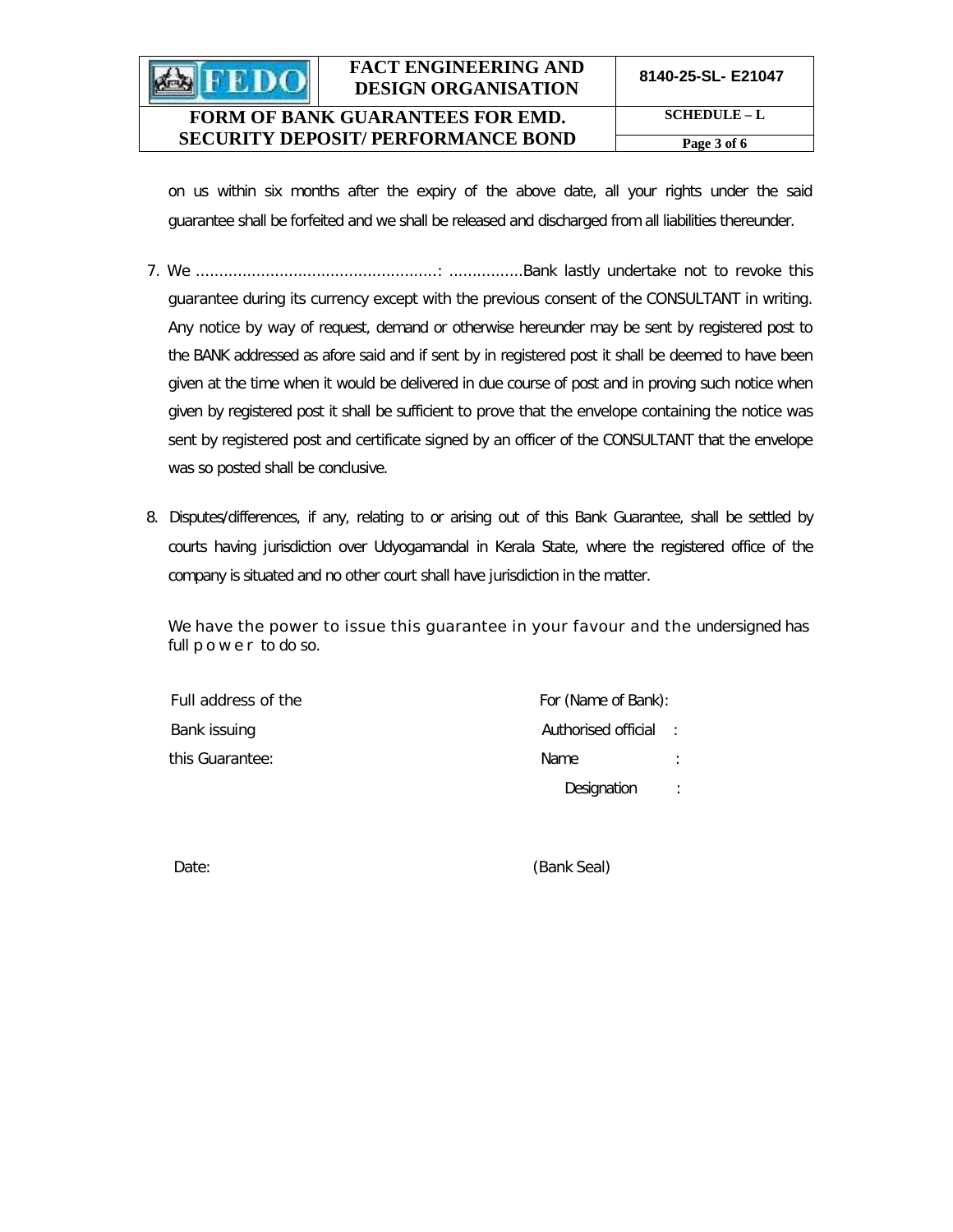

**8140-25-SL- E21047**

#### **FORM OF BANK GUARANTEES FOR EMD. SECURITY DEPOSIT/ PERFORMANCE BOND**

**SCHEDULE – L**

**Page 4 of 6**

#### **PROFORMA BANK GUARANTEE FOR SECURITY DEPOSIT/PERFORMANCE BOND**

(Bank Guarantee in lieu of Security Deposit shall be obtained from a Nationalised/Scheduled or Foreign Bank Registered in India, on Rs.100/- Stamp Paper in the following proforma).

The Fertilisers And Chemicals Travancore Ltd., …………………………………………………..Division

WHEREAS The FACT Engineering And Design Organisation, a Division of Fertilisers And Chemicals Travancore Ltd., Udyogamandal P.O., Kerala (hereinafter called/referred to as the Company) has placed a Work Order No…………………………………… Dated ……………………… with M/s…………………………………………………………………………(hereinafter called the Contractor) for the work…………………………………………………………………………………………………………………………………… ……………………………………….. and whereas it is one of the conditions of the said Work Order that the Contractor shall either remit a Sum of Rs………………………….. (Rupees ………………………………………………………only) or furnish a Bank Guarantee for Rs………………………. (Rupees ……………………………………………………………… only) as Security Deposit for the due fulfillment of the said Work Order the said Contractor.

In Consideration of the Company having agreed to accept a Bank Guarantee from us towards such Security Deposit in lieu of the Cash Deposit in accordance with the Terms and Conditions of the above Work Order, we ………………………………………………………………………. the Bank (hereinafter referred to as the Bank) do hereby undertake to pay the Company merely on demand any sum or sums from time to time demanded by the Company upto a maximum of Rs……………………………… (Rupees ………………………………………………………………...only) being the amount of the Security Deposit against any loss or damage caused to or suffered by or would be caused to or suffered by the Company by reason of any breach by the said Contractor of any of the terms and conditions contained in the said Work Order.

We, the said Bank, do hereby undertake to pay the amount so demanded by the Company without any demur merely on a demand from the Company stating that the amount claimed is due by way of loss or damage caused to or suffered or would be caused to or suffered by the Company by reason of breach by the said Contractor of any of the Terms and Conditions contained in the said Contract. Any such demand made on the Bank shall be conclusive as regards the amount due and payable by the Bank under this guarantee.

We undertake to pay to the Company any money so demanded notwithstanding any disputes raised by the said Contractor in any suit or proceeding pending before any Court or Tribunal relating thereto our liability under this present being absolute and unequivocal.

The payment so made by us under this guarantee shall be valid discharge of our liability for payment there under the said Contractor shall have no claim against us for making such payment.

We, ………………………………………………………………………………….. further agree that the guarantee herein contained shall remain in full force and effect during the period that would be taken for the performance of the said contract and that it shall continue to be enforceable till at the dues of the Company under or by Virtue of the said Contract have been full paid and its claim satisfied or discharged or till the Company certifies that the Terms and Conditions of the said Contract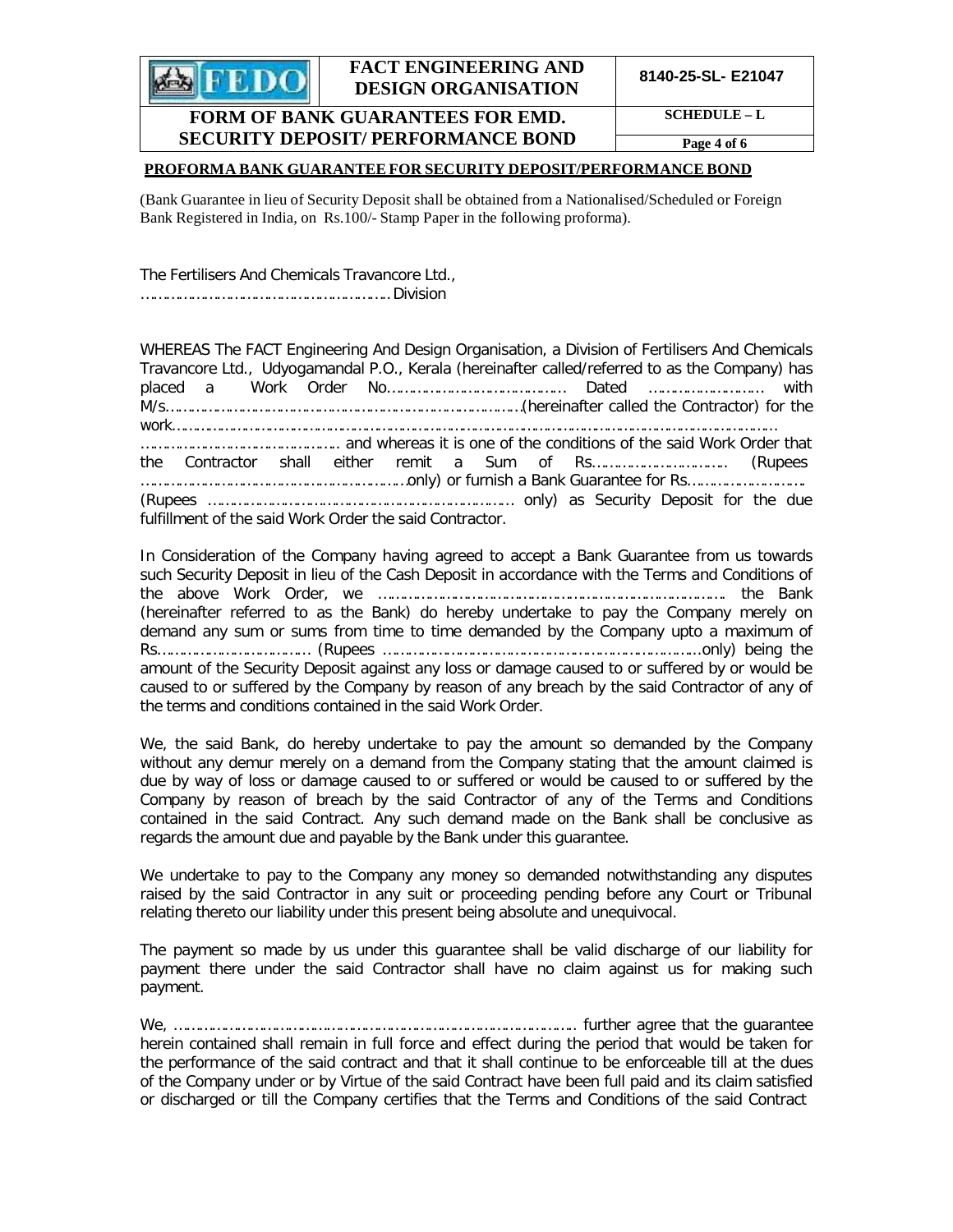|                                         | <b>FACT ENGINEERING AND</b><br><b>DESIGN ORGANISATION</b> | 8140-25-SL- E21047 |
|-----------------------------------------|-----------------------------------------------------------|--------------------|
| <b>FORM OF BANK GUARANTEES FOR EMD.</b> | $SCHEDULE-L$                                              |                    |
|                                         | <b>SECURITY DEPOSIT/ PERFORMANCE BOND</b>                 | Page 5 of 6        |

have been fully and properly carried out by the said Contractor and accordingly discharges this guarantee.

We, ……………………………………………………………………………………. further agree with the said Company that they shall have the fullest liberty without our consent and without affecting in any manner our obligations hereunder to vary and of the terms and conditions of the said Contract or to extend time of performance by the said Contractor or to postpone for any time and from time to time any of the powers exercisable by it against the said Contractor and either to enforce or forebear from enforcing any of the terms and conditions governing the said Contract or Securities available to the Company and the said bank shall not be released from its liability under these presence by any exercise by the Company of the liberty with reference to the matters aforesaid or by reason of time being given to the said Contractor or any other forbearance, act or omission on the part of the Company or any indulgence by the company to the said Contractor or any other matter or thing whatsoever which under the law relating to sureties, but for this provision, have the effect of so relieving us.

This guarantee shall not be affected by any change in the constitution of the Bank or the Company or the said Contractor nor shall this guarantee be affected by any change in the constitution of the Company or the said Contractor by absorption with any other body or corporation, and this guarantee shall be available to or enforceable by such body or corporation.

Our guarantee shall remain in force until …………………………………………………………………….. unless a claim or demand is made within six months after the expiry of the above date, all the Company's rights under the guarantee shall be deemed as waived/forfeited and we shall be relieved and discharged from all liabilities there under. Notwithstanding anything contained hereinbefore, our liability under this guarantee shall be limited to an amount not exceeding Rs……………………………… (Rupees…………………………………………………………………………………. only).

Any notice, by way of request, demand or otherwise hereunder may be sent by registered post to the BANK addressed as aforesaid any if sent by registered post, it shall be deemed to have been given at the time when it would be delivered in due course of post and in proving such notice when given by registered post, it shall be sufficient to prove that the envelope containing the notice was sent by registered post and the certificates signed by an officer of the Company that the envelope was so posted, shall be conclusive.

Disputes/differences, if any, relating to or arising out of this Bank Guarantee, shall be settled by courts having jurisdiction over Udyogamandal, in Kerala State, where the registered office of this company is situated and no other court shall have jurisdiction in the matter.

We……………………………………………………………………………….. Bank lastly undertake not to revoke this guarantee during its currency except with the previous consent of the Company in writing.

| Jalen |  |  | WC. |
|-------|--|--|-----|
|       |  |  |     |

For (Name of Bank)